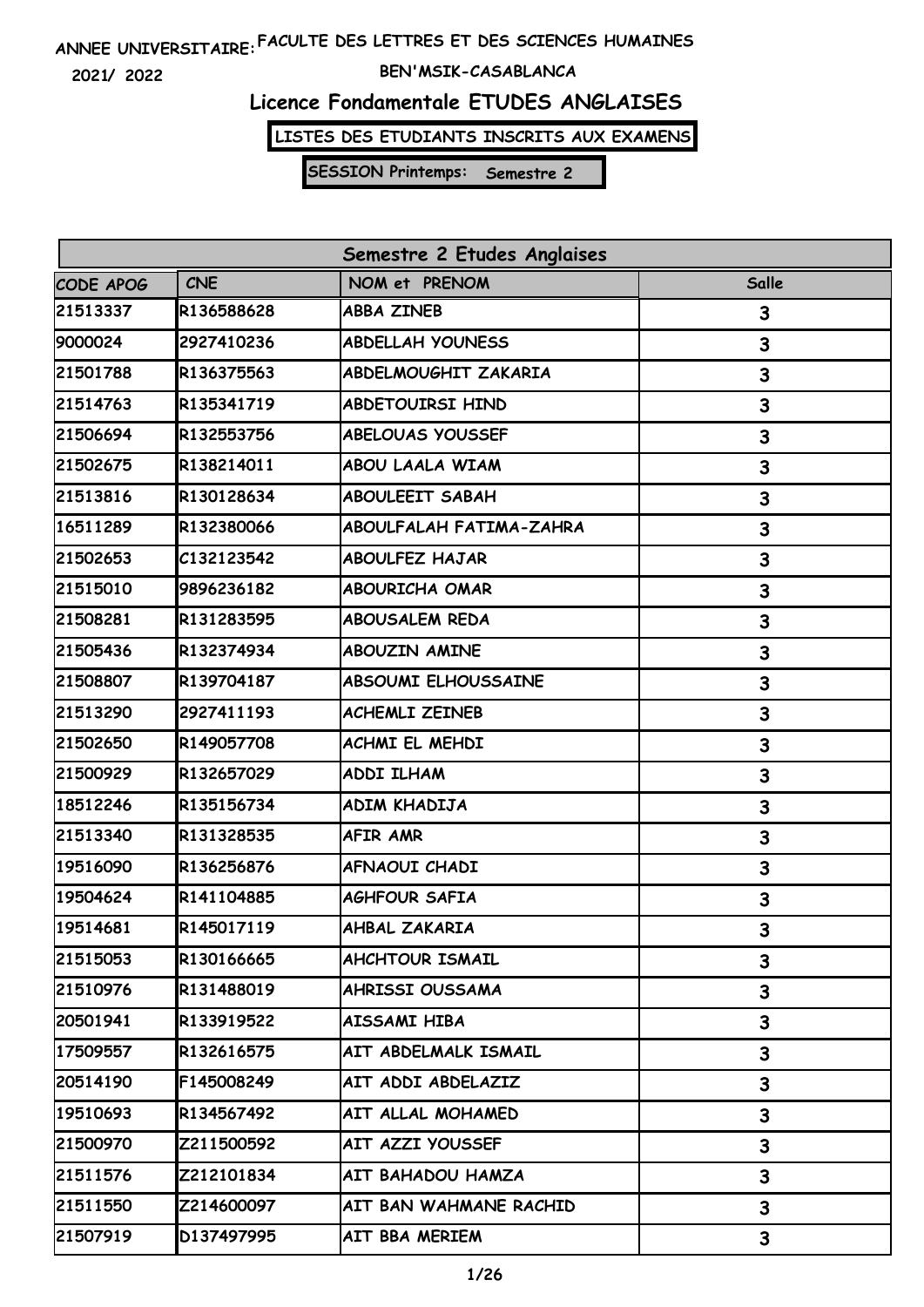**2021/ 2022**

### **BEN'MSIK-CASABLANCA**

# **Licence Fondamentale ETUDES ANGLAISES**

**LISTES DES ETUDIANTS INSCRITS AUX EXAMENS**

| Semestre 2 Etudes Anglaises |            |                              |       |
|-----------------------------|------------|------------------------------|-------|
| CODE APOG                   | <b>CNE</b> | NOM et PRENOM                | Salle |
| 21500979                    | R130155626 | AIT BELAGOUIM OUMAIMA        | 3     |
| 14505887                    | 1411392447 | AIT BOUGLACE YOUSSEF         | 3     |
| 18510186                    | Z181500395 | AIT BRAHIM FATIMA            | 3     |
| 21516304                    | D133743642 | AIT EZEDDAR OTHMANE          | 3     |
| 20515099                    | 1129374290 | AIT LACAID SOUKAINA          | 3     |
| 21514053                    | R130012799 | AIT M'BAREK OUMAIMA          | 3     |
| 6184290                     | 2624416654 | AIT MBARK MALIKA             | 3     |
| 21505132                    | Z211500208 | AIT MOHAND RACHID            | 3     |
| 21500895                    | Z212100532 | AIT SIDI HAMMOU HAMID        | 3     |
| 21502658                    | R139439451 | AIT TADRART OUMAIMA          | 4     |
| 21502154                    | R131540226 | AIT TAMANAIT ADNAN           | 4     |
| 21513032                    | D138304654 | AIT YAHIA MOHAMED            | 4     |
| 21513174                    | D138877421 | <b>AJARAR HAFIDA</b>         | 4     |
| 21501780                    | Z212001007 | <b>AJOULAL IMANE</b>         | 4     |
| 20512195                    | D138907118 | <b>AKBAR RACHID</b>          | 4     |
| 21510611                    | R130065315 | <b>AKHARAZE RABII</b>        | 4     |
| 18506719                    | R140111035 | <b>AKHYAD HANANE</b>         | 4     |
| 21502652                    | R136339222 | <b>AKIL KHAOULA</b>          | 4     |
| 21503751                    | R135267486 | <b>ALAMI GHITA</b>           | 4     |
| 21508255                    | R132460243 | <b>ALAOUI FATINE RANIA</b>   | 4     |
| 21506699                    | R130078923 | ALGA FATIMA EZZAHRA          | 4     |
| 21520006                    | Z211600722 | <b>ALLAM SOUKAINA</b>        | 4     |
| 21515026                    | 2220331010 | ALTAOUSSI AMINA              | 4     |
| 21503940                    | R130146413 | AMAL KHAWLA                  | 4     |
| 20502765                    | R149007140 | <b>AMAMOU OUSSAMA</b>        | 4     |
| 21519699                    | 9797608645 | AMEDAH NOUR-EDDINE           | 4     |
| 21518001                    | 2725362209 | AMERCHA LAILA                | 4     |
| 21501274                    | Z211500760 | <b>AMHIL YASSINE</b>         | 4     |
| 9004417                     | 2222856019 | AMINE ABDELAZIZ              | 4     |
| 21505572                    | R130119119 | AMINE EL MEHDI               | 4     |
| 21514363                    | 2021202101 | AMINE HAMID ABDELHADI NAIROU | 4     |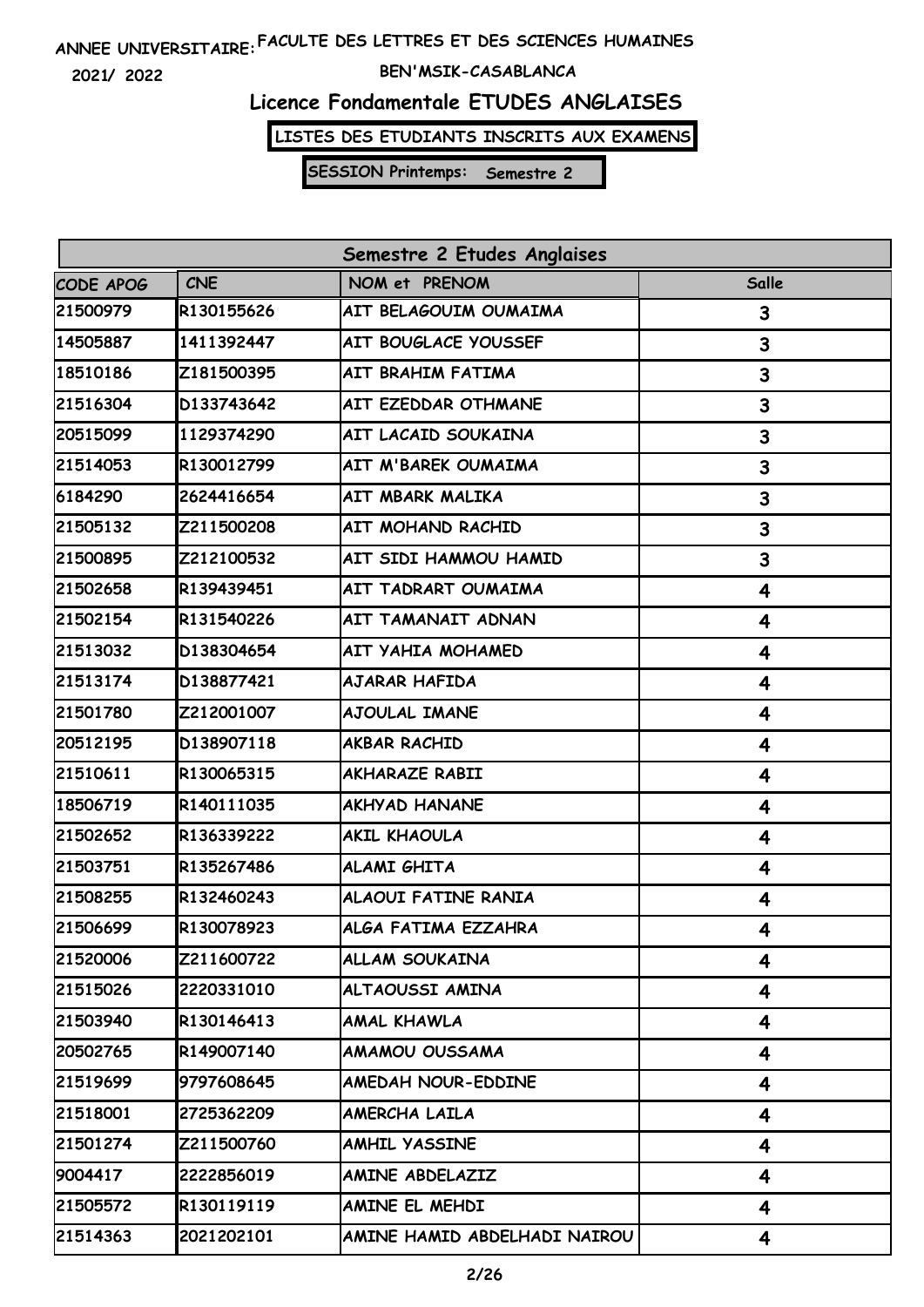**2021/ 2022**

### **BEN'MSIK-CASABLANCA**

# **Licence Fondamentale ETUDES ANGLAISES**

**LISTES DES ETUDIANTS INSCRITS AUX EXAMENS**

| Semestre 2 Etudes Anglaises |            |                         |       |
|-----------------------------|------------|-------------------------|-------|
| CODE APOG                   | <b>CNE</b> | NOM et PRENOM           | Salle |
| 21512922                    | R130013131 | AMMARIA HAMZA           | 4     |
| 20505452                    | R144018349 | AMMOURI IMAD            | 4     |
| 20517092                    | G138666258 | AMZIL OUMAIMA           | 4     |
| 17502420                    | R133414451 | <b>ANANI MARWANE</b>    | 4     |
| 20504395                    | R142104324 | <b>ANASS CHAKLOUL</b>   | 4     |
| 20502924                    | R130045545 | ANDJAR ABDELHAK         | 4     |
| 18500923                    | R139353592 | ANHICHAM CHAIMAA        | 4     |
| 21510898                    | G132565042 | <b>ANJARNE AMINE</b>    | 4     |
| 17504528                    | R131208595 | AOMARI ABDELWAHAB       | 4     |
| 20503428                    | R137322252 | <b>AOUBEID IMANE</b>    | 4     |
| 20504817                    | R130196307 | <b>AOUF YAHIA</b>       | 4     |
| 20515065                    | R142022306 | <b>AQBALI ZAKARIA</b>   | 4     |
| 20506455                    | R134200486 | <b>ARICHE IKRAM</b>     | 4     |
| 21513511                    | 2220463987 | ARJOUZI MOURAD          | 4     |
| 21500835                    | R132198648 | <b>ASBBANE SOUFIANE</b> | 4     |
| 21501251                    | R130054902 | <b>ASKLOU YASSER</b>    | 4     |
| 21513299                    | 1228349234 | <b>ASSABAN ZINEB</b>    | 4     |
| 21513372                    | C139156315 | <b>ASSEDA RACHIDA</b>   | 4     |
| 19514093                    | M130113358 | <b>ASSI ABDELHAK</b>    | 5     |
| 14500380                    | 1412383755 | ASSILA CHAIMAA          | 5     |
| 20503430                    | R130094852 | ASSILA OTHMAN           | 5     |
| 20509447                    | R130574540 | <b>ASSOUAM YOUNESS</b>  | 5     |
| 21513199                    | R136350040 | ASSOULI RADOUANE        | 5     |
| 9003626                     | 2927409121 | ASSY AYA                | 5     |
| 20515036                    | 2323340651 | <b>ATANANE YOUSSEF</b>  | 5     |
| 21506682                    | K139428750 | <b>ATTOUCHI ANAS</b>    | 5     |
| 21506680                    | K132428912 | ATTOUCHI SALMA          | 5     |
| 21507521                    | R130045395 | AYAOU KHALID            | 5     |
| 21509171                    | Z212000137 | AYLA IMAD               | 5     |
| 21501401                    | R100084355 | AYYACHE ELHOUSSINE      | 5     |
| 12011875                    | 2121396829 | <b>AZALE BOUCHAIB</b>   | 5     |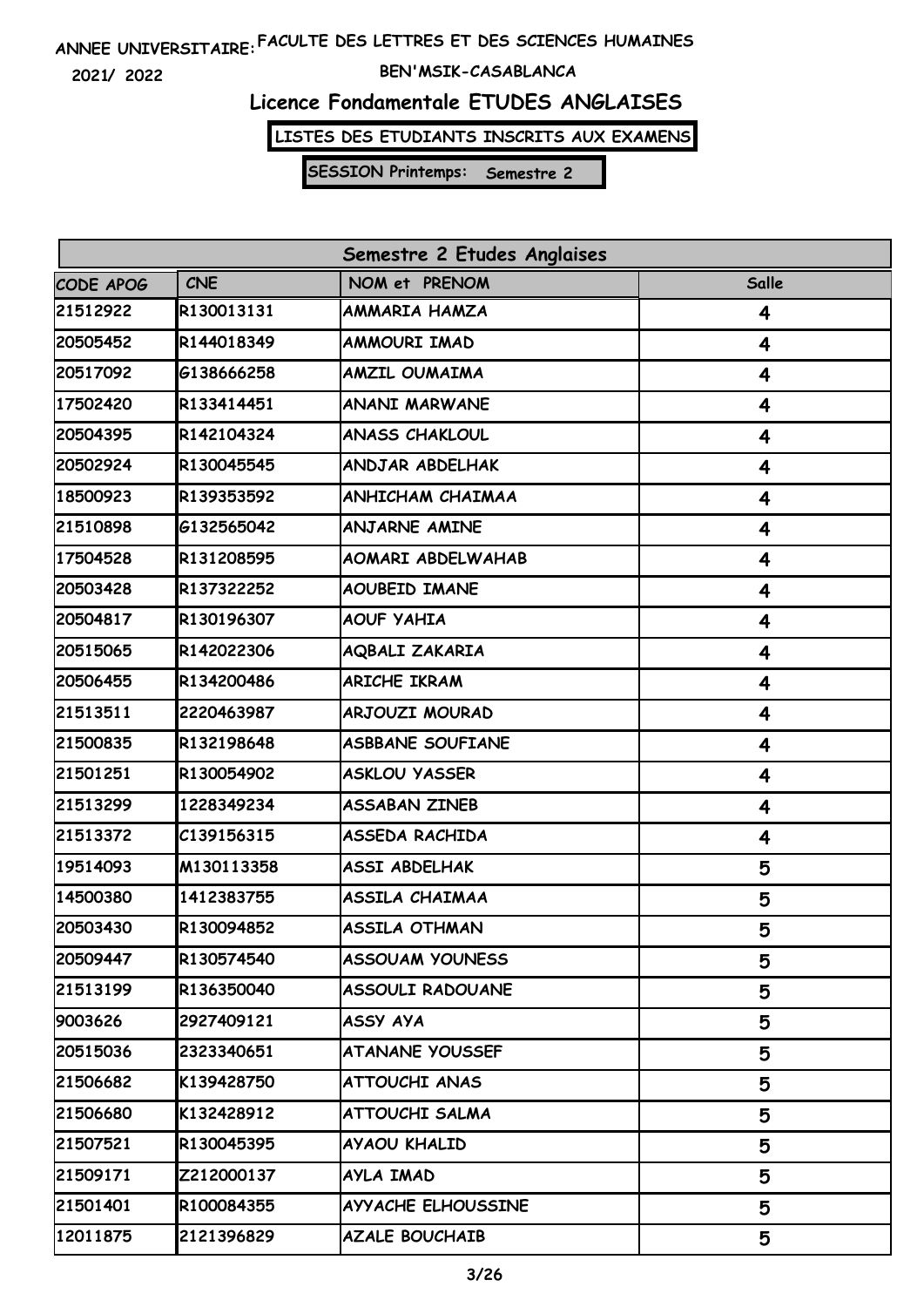**2021/ 2022**

### **BEN'MSIK-CASABLANCA**

# **Licence Fondamentale ETUDES ANGLAISES**

**LISTES DES ETUDIANTS INSCRITS AUX EXAMENS**

| Semestre 2 Etudes Anglaises |            |                          |       |
|-----------------------------|------------|--------------------------|-------|
| CODE APOG                   | <b>CNE</b> | NOM et PRENOM            | Salle |
| 21505026                    | R142064707 | <b>AZARI LAMIAA</b>      | 5     |
| 20514363                    | 2424281799 | <b>AZDINE BILAL</b>      | 5     |
| 20505121                    | R138573301 | AZGOUNE YOUSSEF          | 5     |
| 21513311                    | F143039650 | <b>AZIZI OUMAIMA</b>     | 5     |
| 21503750                    | R136266900 | <b>AZKOUR MANAL</b>      | 5     |
| 21513250                    | D132705321 | <b>AZMAMI HAMZA</b>      | 5     |
| 21513820                    | R136683858 | <b>AZOUITA AYOUB</b>     | 5     |
| 21501066                    | R136699012 | <b>AZZA OUSSAMA</b>      | 5     |
| 20511563                    | R135292167 | <b>AZZAZ AYOUB</b>       | 5     |
| 21500978                    | R100045368 | <b>BACAOUI HANANE</b>    | 5     |
| 21507532                    | Z212000182 | <b>BADII AHMED</b>       | 5     |
| 19505652                    | R130064795 | <b>BADLAOUI IBRAHIM</b>  | 5     |
| 21505034                    | R135560589 | <b>BAGHZALI MALAK</b>    | 5     |
| 20511228                    | R148042564 | <b>BAGHZALI NISRINE</b>  | 5     |
| 20511897                    | R134419810 | <b>BAHI SAAD</b>         | 5     |
| 21505039                    | Z211600122 | <b>BAHLAOUANE FATIMA</b> | 5     |
| 21501697                    | R130160422 | <b>BAIROUD WIAME</b>     | 5     |
| 19515095                    | Z194201002 | <b>BAJJARI OTHMANE</b>   | 5     |
| 20505453                    | R130188911 | <b>BAKCHA HAMZA</b>      | 5     |
| 7007531                     | 2523453124 | <b>BAKHOUYI ABDELLAH</b> | 5     |
| 16501310                    | R149070056 | <b>BALALI WISSAL</b>     | Б,    |
| 20515039                    | R131752572 | <b>BAMOUNE SOUKAINA</b>  | 5     |
| 21502655                    | R136560565 | <b>BANANE YOUSSEF</b>    | 5     |
| 21501931                    | F136123942 | <b>BANNAK WIAM</b>       | 5     |
| 13001211                    | 1310376632 | <b>BANNANY IBRAHIM</b>   | 5     |
| 21505030                    | R133312512 | <b>BARADI YOUSSEF</b>    | 5     |
| 21513906                    | R131639929 | <b>BARRI CHAIMAE</b>     | 5     |
| 21506724                    | F139364011 | <b>BATANE KHAOULA</b>    | 5     |
| 21520110                    | R137846132 | BATTACH ALI              | 5     |
| 21513923                    | R130142095 | <b>BAYROUNE ANAS</b>     | 5     |
| 21516295                    | D130908061 | BECHAR KHADIJA           | 5     |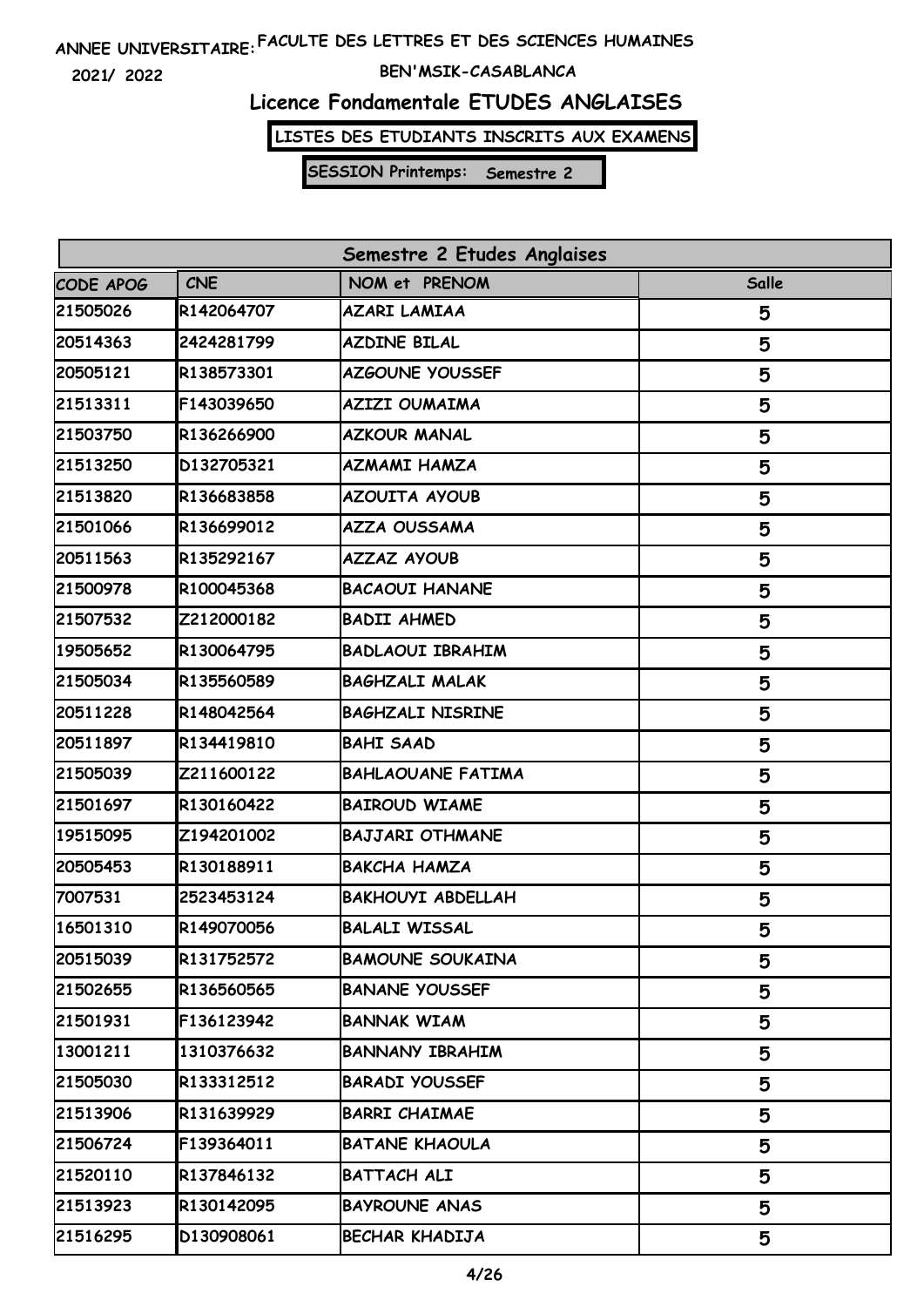**2021/ 2022**

### **BEN'MSIK-CASABLANCA**

# **Licence Fondamentale ETUDES ANGLAISES**

**LISTES DES ETUDIANTS INSCRITS AUX EXAMENS**

| Semestre 2 Etudes Anglaises |            |                                 |              |
|-----------------------------|------------|---------------------------------|--------------|
| CODE APOG                   | <b>CNE</b> | NOM et PRENOM                   | <b>Salle</b> |
| 21500965                    | Z211500184 | <b>BELAITOUNI RABII</b>         | 5            |
| 17502925                    | R144019113 | <b>BELATOUSS FATIMA EZZAHRA</b> | 5            |
| 21502162                    | R137330533 | <b>BELFAKIR WASILA</b>          | 5            |
| 21505557                    | R134275211 | BELFERRATE ABDELOUADOUD         | 5            |
| 21501822                    | R137414226 | BELGUEZZAR AYMEN                | 5            |
| 21500855                    | R139226906 | <b>BELHAJ MOHAMED</b>           | 5            |
| 19505354                    | Z192000527 | <b>BELKHDIM SOUKAINA</b>        | 5            |
| 21514444                    | R139702588 | <b>BELKOUCHIA HOUDA</b>         | 5            |
| 21513223                    | F132137467 | <b>BELQADI HAJAR</b>            | 5            |
| 20515223                    | Z207200421 | <b>BELQADI MERIEM</b>           | 5            |
| 21503511                    | Z212000507 | BEN EL MALEH KHADIJA            | 5            |
| 19514853                    | G147008817 | <b>BEN HAR SOHAYB</b>           | 5            |
| 21514222                    | R138588748 | <b>BEN KHAYAT ABOUBAKER</b>     | 5            |
| 19506922                    | F189129579 | <b>BENATTABOU MERYEM</b>        | 5            |
| 21505636                    | R100044933 | <b>BENDOUCH SAAD</b>            | 5            |
| 21505358                    | Z211900037 | <b>BENFAIDA YASSINE</b>         | 5            |
| 8000582                     | 2826342893 | <b>BENGUESSOUM YOUSSEF</b>      | 5            |
| 21505536                    | R138701988 | <b>BENHAMMI HAFSA</b>           | 5            |
| 21501382                    | Z212000540 | <b>BENJDIDA HICHAM</b>          | 5            |
| 21503420                    | Z212001096 | <b>BENJDIDA ZINEB</b>           | 5            |
| 21501240                    | Z211900506 | <b>BENKACEM HAKIMA</b>          | 5            |
| 19516550                    | P120064765 | BEN-KASSEM FATIMA               | 5            |
| 14503855                    | 1412401831 | <b>BENKHALDOUN SAID</b>         | 5            |
| 21516285                    | 1210351834 | <b>BENLAIDI ILHAME</b>          | 5            |
| 21508485                    | R135321811 | <b>BENMOULAY SALMA</b>          | 5            |
| 20501944                    | F177171287 | <b>BENSAADA RIM</b>             | 5            |
| 20502120                    | R130869449 | <b>BENTOUHAMI MOUAD</b>         | 23           |
| 21505575                    | R130703056 | <b>BENYOUNOUSSY OUSSAMA</b>     | 23           |
| 21514981                    | R132648041 | <b>BERRAZZOUK KHAOULA</b>       | 23           |
| 19511928                    | F137084635 | <b>BERRICH KAWTAR</b>           | 23           |
| 21506686                    | R130100086 | <b>BISSANI MARIAM</b>           | 23           |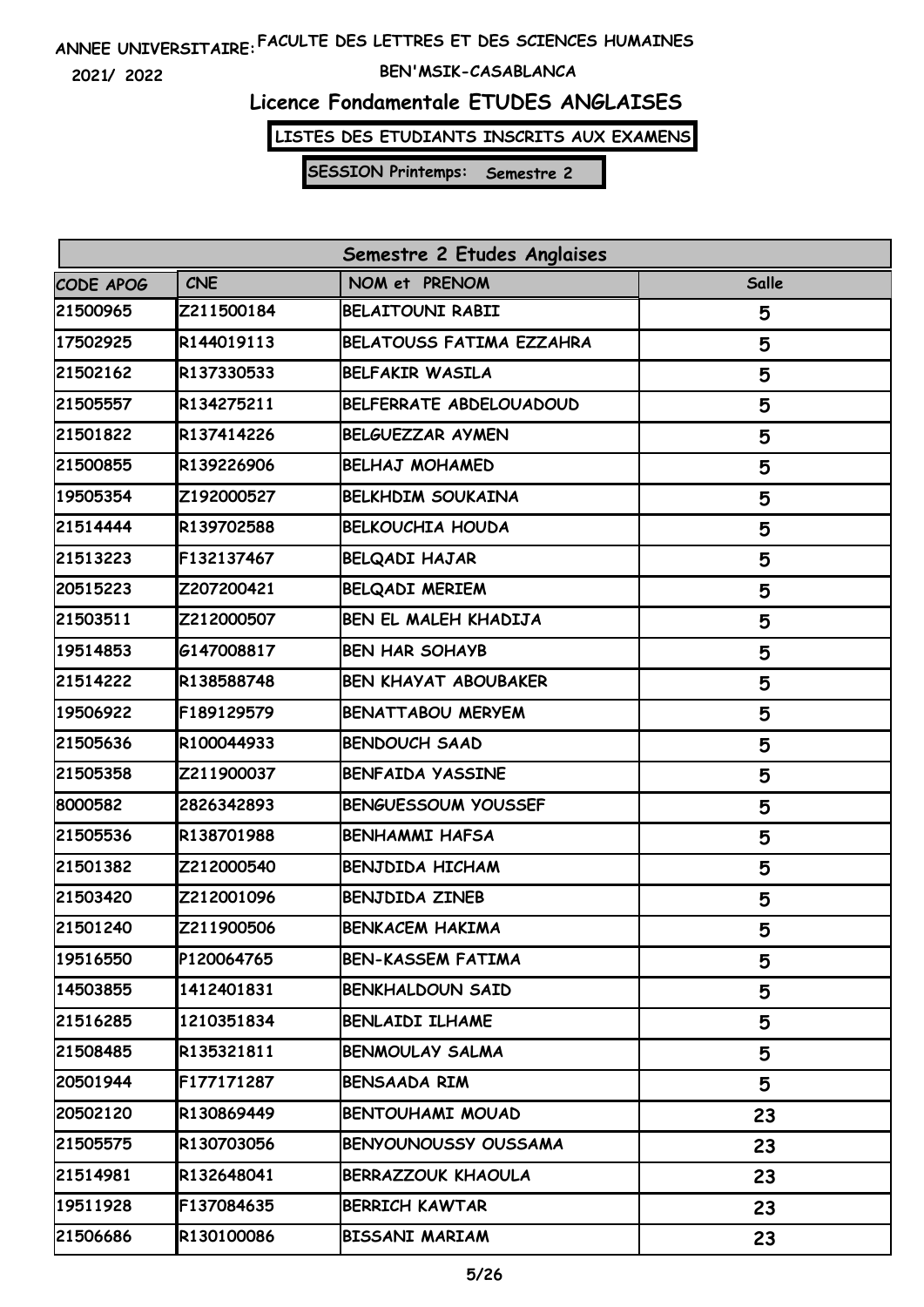**2021/ 2022**

### **BEN'MSIK-CASABLANCA**

# **Licence Fondamentale ETUDES ANGLAISES**

**LISTES DES ETUDIANTS INSCRITS AUX EXAMENS**

| Semestre 2 Etudes Anglaises |            |                                    |       |
|-----------------------------|------------|------------------------------------|-------|
| CODE APOG                   | <b>CNE</b> | NOM et PRENOM                      | Salle |
| 19509528                    | R134450113 | BONJARA ABDELWAHED                 | 23    |
| 21500962                    | R137652771 | <b>BORAK HIBA</b>                  | 23    |
| 20506365                    | R130017642 | <b>BOUAM MANAL</b>                 | 23    |
| 21501854                    | R133552042 | <b>BOUAMOUT EL MEHDI</b>           | 23    |
| 18508106                    | R135703061 | <b>BOUAOUISS SOUHAIL</b>           | 23    |
| 17505355                    | R133898222 | <b>BOUCHBAT ASMAA</b>              | 23    |
| 21513899                    | R137362117 | <b>BOUCHOUF YOUSSEF</b>            | 23    |
| 19500920                    | F160144083 | <b>BOUDHINA NEJI</b>               | 23    |
| 20504507                    | R135279043 | <b>BOUFDAM WIAM</b>                | 23    |
| 19501167                    | R141008611 | <b>BOUFDIL SANAA</b>               | 23    |
| 21500846                    | R110032430 | <b>BOUFTASS ANAS</b>               | 23    |
| 8004754                     | 9896449372 | <b>BOUGHOU MOHAMED</b>             | 23    |
| 21502676                    | R130597002 | <b>BOUGJOURE YASSINE</b>           | 23    |
| 21501074                    | Z194600132 | <b>BOUHDID ABDELMALEK</b>          | 23    |
| 21502668                    | R136291945 | <b>BOUHOU OUSSAMA</b>              | 23    |
| 18506121                    | R131520590 | <b>BOUHS KHADIJA</b>               | 23    |
| 21512748                    | R130171552 | <b>BOUIBA IMANE</b>                | 23    |
| 14507054                    | 1412386948 | <b>BOUIHI ELMEHDI</b>              | 23    |
| 14501258                    | 1310340483 | <b>BOUIZEN MAROUANE</b>            | 23    |
| 19509780                    | R130004857 | <b>BOUKAL RAIHANA</b>              | 23    |
| 21509177                    | R135306511 | <b>BOUKASEM NOUHAILA</b>           | 23    |
| 20503417                    | Z201900459 | <b>BOUKDAIR KHADIJA</b>            | 23    |
| 21515273                    | R139898369 | <b>BOUKHALLOUF EL MEHDI</b>        | 23    |
| 19505991                    | R146027960 | BOUKHOUIMA ELMAHDI                 | 23    |
| 20502819                    | R131409671 | <b>BOUKHRAISS ISMAIL</b>           | 23    |
| 21500732                    | Z212000271 | <b>BOUKHRIS NAIMA</b>              | 23    |
| 21502166                    | R133374948 | BOULGHIRAT HAJAR                   | 23    |
| 21514051                    | 1129411519 | BOULMAIZE AL YAZID                 | 23    |
| 13000841                    | 1311334083 | <b>BOULOUAIZ MERIEM</b>            | 23    |
| 18513221                    | C134140382 | <b>BOULOUIDNATE FATIMA EZZAHRA</b> | 23    |
| 13004177                    | 1311421398 | <b>BOUMANJAL ZINEB</b>             | 23    |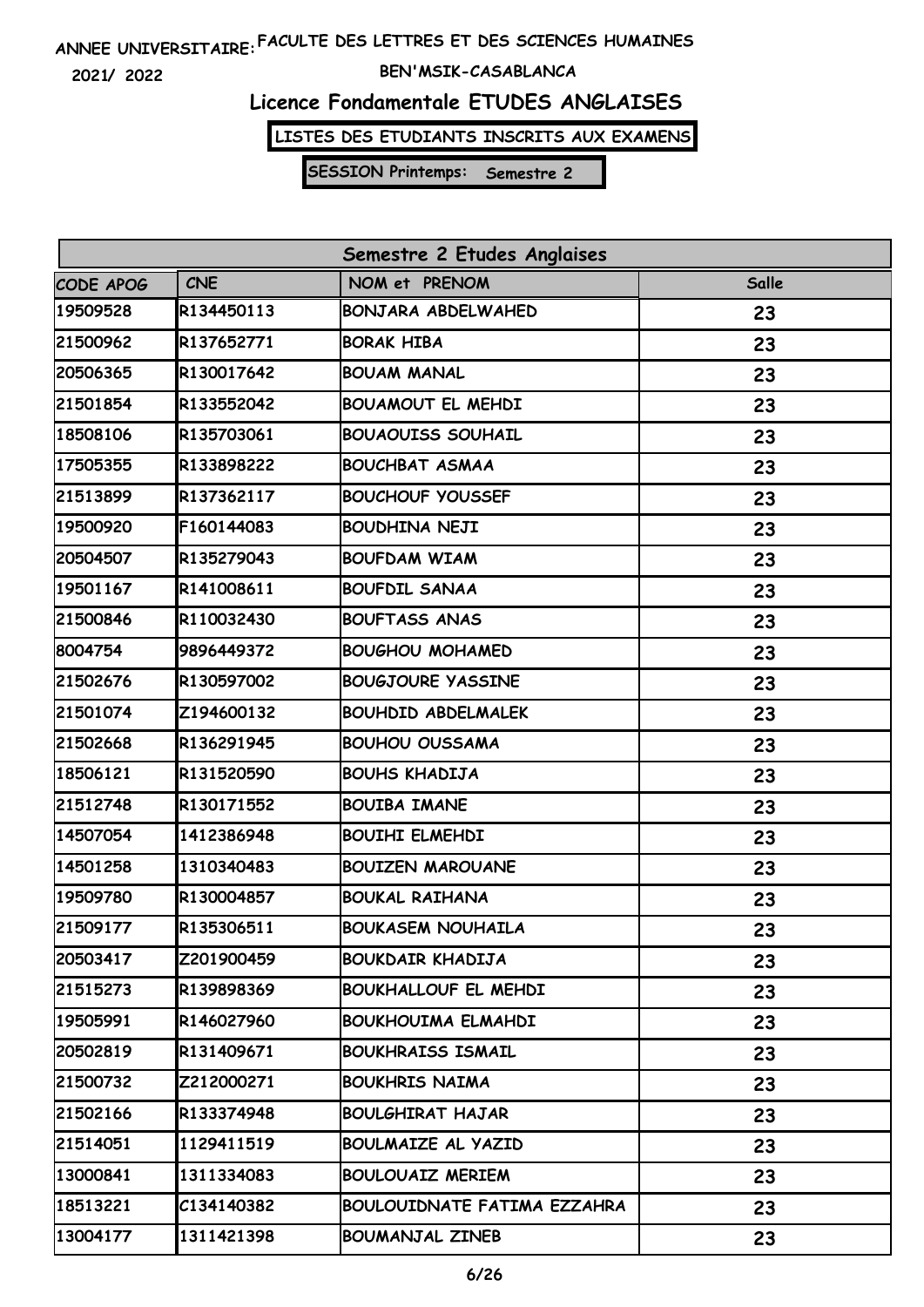**2021/ 2022**

### **BEN'MSIK-CASABLANCA**

# **Licence Fondamentale ETUDES ANGLAISES**

**LISTES DES ETUDIANTS INSCRITS AUX EXAMENS**

| Semestre 2 Etudes Anglaises |            |                          |       |
|-----------------------------|------------|--------------------------|-------|
| CODE APOG                   | <b>CNE</b> | NOM et PRENOM            | Salle |
| 18511927                    | R133276755 | <b>BOUMLIK ZAHRA</b>     | 23    |
| 21508260                    | R135318485 | <b>BOURASS SOUFIANE</b>  | 23    |
| 21513175                    | R138233213 | <b>BOURKIBA OUMNIA</b>   | 23    |
| 21502656                    | Z211500084 | <b>BOUSAID HANANE</b>    | 23    |
| 15509710                    | 1515398578 | <b>BOUSNINA TARIK</b>    | 25    |
| 19501943                    | R144007679 | <b>BOUSSAG YOUSSEF</b>   | 25    |
| 19513160                    | R133517861 | <b>BOUSSAKEN NOURA</b>   | 25    |
| 20515901                    | R135684691 | <b>BOUSSAKSSOU AMINE</b> | 25    |
| 21513258                    | R145044377 | <b>BOUSSETTA OMAR</b>    | 25    |
| 21501542                    | R138428456 | <b>BRABIJE RIHAM</b>     | 25    |
| 20513494                    | R133299301 | <b>BROUMI AYMAN</b>      | 25    |
| 21503760                    | Z212000321 | <b>BZIOUI MOHAMED</b>    | 25    |
| 18502303                    | R130689220 | <b>CANZRY WAFAA</b>      | 25    |
| 19500138                    | Z192000242 | <b>CHABAANE RACHID</b>   | 25    |
| 19508695                    | R149023562 | CHAFAI HIND              | 25    |
| 21501585                    | R139810299 | <b>CHAGRAOUI SARA</b>    | 25    |
| 21505634                    | R130284014 | CHAHDI EL YAZID          | 25    |
| 9000603                     | 2927387624 | CHAHHOUB ABDELKADER      | 25    |
| 21511566                    | Z212001054 | <b>CHAHI ZINEB</b>       | 25    |
| 21505048                    | R110167816 | CHAHM BASMA              | 25    |
| 10006209                    | 1028367004 | CHAHRANI TOURAYA         | 25    |
| 20515550                    | R130179852 | <b>CHAJAR ZOUHAIR</b>    | 25    |
| 21513770                    | R136552005 | CHAKIRI ZAKARIA          | 25    |
| 19500083                    | R140104132 | <b>CHAOUI ZINEB</b>      | 25    |
| 19506097                    | R137335508 | CHARAF CHAIMAA           | 25    |
| 21513363                    | 2220456748 | CHARRAI RHIZLANE         | 25    |
| 21508262                    | R133336304 | <b>CHEIKH YOUSSRA</b>    | 25    |
| 21512973                    | N138163512 | <b>CHEKKAL ZINEB</b>     | 25    |
| 21517920                    | 2098296207 | CHENNANI SOUMAYA         | 25    |
| 21501181                    | Z212000519 | <b>CHENNOUF NADIA</b>    | 25    |
| 21503617                    | R100057936 | CHERKAOUI MOHAMMED AMINE | 25    |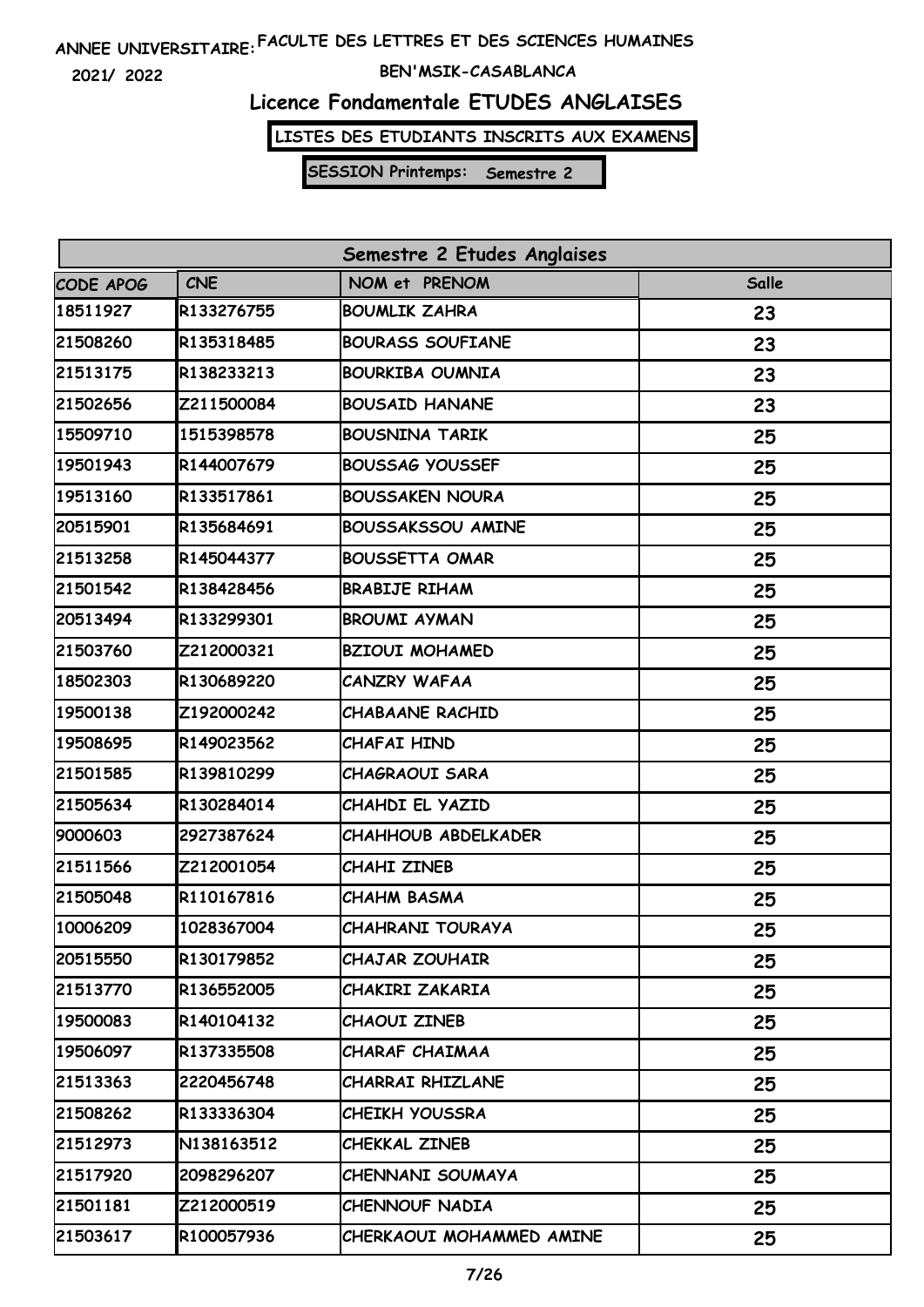**2021/ 2022**

### **BEN'MSIK-CASABLANCA**

# **Licence Fondamentale ETUDES ANGLAISES**

**LISTES DES ETUDIANTS INSCRITS AUX EXAMENS**

| Semestre 2 Etudes Anglaises |            |                              |       |
|-----------------------------|------------|------------------------------|-------|
| CODE APOG                   | <b>CNE</b> | NOM et PRENOM                | Salle |
| 21502133                    | R130468595 | CHERKI OMAR                  | 25    |
| 20502718                    | Z201500257 | <b>CHERTI KAOUTAR</b>        | 25    |
| 21513786                    | R133481640 | CHGUAR FATIMA ZAHRA          | 25    |
| 21513617                    | R133702530 | <b>CHIGUER BASIMA</b>        | 25    |
| 21513781                    | 2828437051 | CHKAIRI IMANE                | 25    |
| 21505315                    | R100031564 | CHOUKR AALLAH NOUHAILA       | 25    |
| 21513170                    | R135574434 | CHRIF WALID                  | 25    |
| 21511568                    | Z211500034 | DABDOUB MAJDA                | 25    |
| 21501836                    | R130114711 | <b>DAHIB ICHRAK</b>          | 25    |
| 19503865                    | Z191900154 | DAHMANI AZIZA                | 25    |
| 19504005                    | Z192000214 | <b>DAHMOU AYOUB</b>          | 25    |
| 21503523                    | Z212000196 | <b>DAKI AZIZA</b>            | 25    |
| 21508266                    | R130134134 | <b>DAOUD ELIDRISSI AYOUB</b> | 25    |
| 9003880                     | 9896402189 | DARI BOUCHAIB                | 27    |
| 21513847                    | R146122124 | DASSIRI MOHAMED TAHA         | 27    |
| 21513837                    | 2824448422 | <b>DBILIJ MOHAMMED</b>       | 27    |
| 21501572                    | Z212000569 | <b>DIANE KHADIJA</b>         | 27    |
| 21507582                    | R138941475 | DIB ABDESSALAM               | 27    |
| 21511563                    | R144014935 | <b>DORO IMANE</b>            | 27    |
| 21503597                    | Z212000087 | <b>DOUNNASR MOURAD</b>       | 27    |
| 21513779                    | 2926118281 | DRISSI ABDELLATIF            | 27    |
| 19515126                    | R136909120 | DRISSI HASSANI CHAIMAA       | 27    |
| 21502659                    | R130158783 | DYDOUH AMINE                 | 27    |
| 21513638                    | R137205640 | ECHADILI CHAIMAA             | 27    |
| 17502933                    | R138261088 | ECHCHAHIB OMAIMA             | 27    |
| 21513833                    | R134705515 | <b>ECH-CHERGUI BTISSAM</b>   | 27    |
| 21511557                    | R134374536 | <b>ECHTOUKI FATIHA</b>       | 27    |
| 21500989                    | R130060650 | <b>EDDAHABI KAOUTAR</b>      | 27    |
| 21513369                    | R142116798 | ED-DAHMANY NIHAD             | 27    |
| 21507524                    | R135550184 | <b>ED-DAMORY NISRINE</b>     | 27    |
| 20503197                    | R137694052 | <b>EDDARIF YASSINE</b>       | 27    |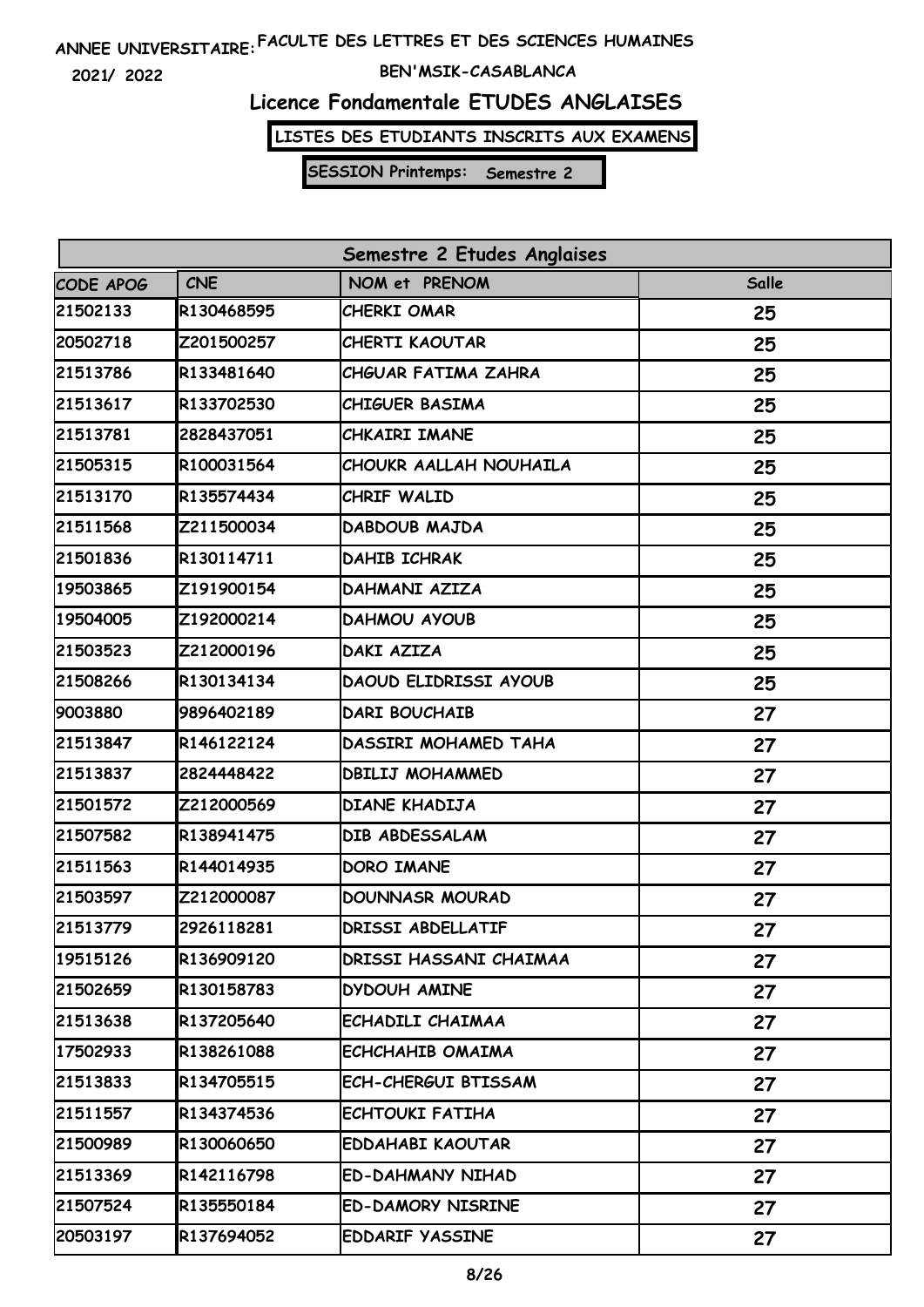**2021/ 2022**

### **BEN'MSIK-CASABLANCA**

# **Licence Fondamentale ETUDES ANGLAISES**

**LISTES DES ETUDIANTS INSCRITS AUX EXAMENS**

| Semestre 2 Etudes Anglaises |            |                        |       |  |
|-----------------------------|------------|------------------------|-------|--|
| CODE APOG                   | <b>CNE</b> | NOM et PRENOM          | Salle |  |
| 21500874                    | R142092685 | <b>EDDARKAOUI REDA</b> | 27    |  |
| 21513794                    | E142129357 | EJROUDI KHADIJA        | 27    |  |
| 21504522                    | R138503487 | EL AOUAZI SOUKAINA     | 27    |  |
| 18502818                    | R135902517 | EL BARAKA AYMANE       | 27    |  |
| 21514600                    | R139611099 | EL AAMRI SOUKAINA      | 27    |  |
| 21513309                    | 1487405999 | EL ABBADI FATIMA       | 27    |  |
| 20509478                    | R140097128 | EL ACHAB OUSSAMA       | 27    |  |
| 21510133                    | G136182375 | EL AGHADI SABAH        | 27    |  |
| 21501370                    | R136393626 | EL AOUAZI ZAINAB       | 27    |  |
| 21508894                    | R130049340 | EL ARBAOUI HAFSA       | 27    |  |
| 21511564                    | R131329171 | EL ARICH FOUZIYA       | 27    |  |
| 21501551                    | R143014732 | EL ASRY KHAOULA        | 27    |  |
| 20507114                    | Z202000251 | EL ASSAD AYOUB         | 27    |  |
| 21503552                    | R136414268 | EL AYADI OUMNYA        | 27    |  |
| 15509379                    | 1513351468 | EL AZIZ ASMAA          | 27    |  |
| 21512297                    | A144002739 | EL BAAOUD ABDERRAHIM   | 27    |  |
| 21505510                    | R139306066 | EL BAHLOUL NOUHAILA    | 27    |  |
| 18507545                    | 2018200161 | EL BENNIOUI AYMANE     | 27    |  |
| 19508824                    | R130150382 | EL FASKARI HOUDA       | 27    |  |
| 21502131                    | R130059083 | EL FATIHI AKRAM        | 27    |  |
| 20513518                    | C133072497 | EL FIDDI AYOUB         | 27    |  |
| 21502137                    | R139436655 | EL FILALI OUMAIMA      | 27    |  |
| 21502674                    | R130538931 | EL GANA SOUMYA         | 28    |  |
| 19513314                    | 1210377168 | EL GHAZI ZINEB         | 28    |  |
| 20507211                    | K137503285 | EL GHAZIRI ADNANE      | 28    |  |
| 20509481                    | Z202000134 | EL HABCHI ISMAIL       | 28    |  |
| 3025100                     | 2321466864 | EL HACHIMI LAMYAE      | 28    |  |
| 4055464                     | 2421451237 | EL HAFI TARIK          | 28    |  |
| 21513206                    | R120034034 | EL HAIL IKRAM          | 28    |  |
| 16500659                    | R132497183 | EL HAILA ASSALA        | 28    |  |
| 19512054                    | F130161531 | EL HAJI MOUNIR         | 28    |  |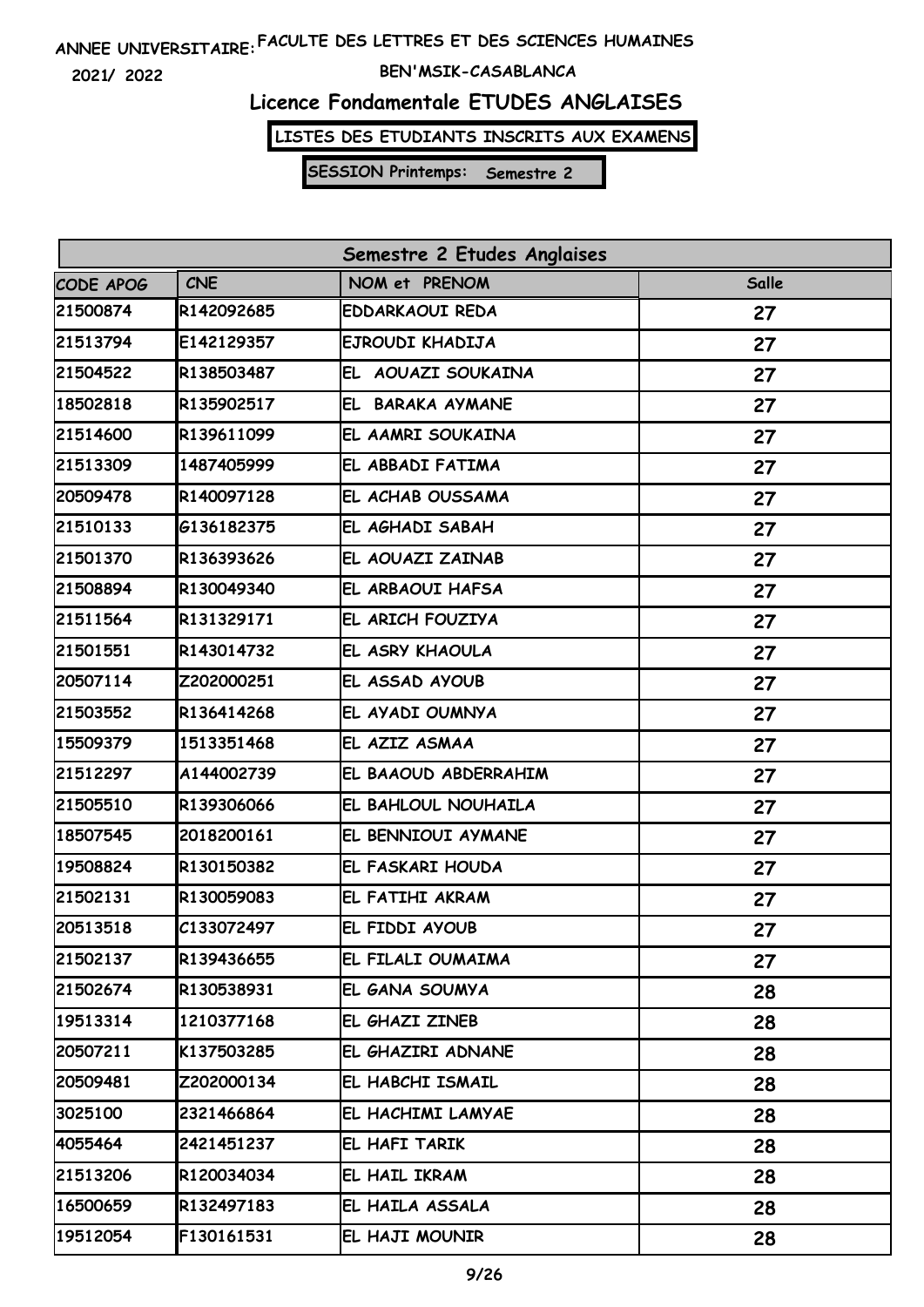**2021/ 2022**

### **BEN'MSIK-CASABLANCA**

# **Licence Fondamentale ETUDES ANGLAISES**

**LISTES DES ETUDIANTS INSCRITS AUX EXAMENS**

| Semestre 2 Etudes Anglaises |            |                         |       |
|-----------------------------|------------|-------------------------|-------|
| CODE APOG                   | <b>CNE</b> | NOM et PRENOM           | Salle |
| 21513298                    | 1311363628 | EL HAKIMI SOUKAINA      | 28    |
| 21515275                    | Z161500146 | EL HAMDAOUI MERIEM      | 28    |
| 21513696                    | R139378780 | EL HARMOUDI NOUHAILA    | 28    |
| 21502667                    | Z212000309 | EL HARRASS KHALID       | 28    |
| 21513182                    | 1311423372 | EL HAYDAOUI ASMAA       | 28    |
| 21510899                    | R141019252 | EL HESSNI HAFSA         | 28    |
| 21507510                    | R135461723 | EL HICHOUNI ALI         | 28    |
| 20511976                    | Z202100715 | EL JABIRI MALIKA        | 28    |
| 19510622                    | Z192100015 | EL KANOUNI EL MEHDI     | 28    |
| 21516248                    | F130291129 | EL KAOURI MAROUA        | 28    |
| 20502670                    | F134200489 | EL KARAMA OULAYA        | 28    |
| 20510653                    | R110080895 | EL KASSID AYOUB         | 28    |
| 21511552                    | R144111066 | EL KHAL ASSIA           | 28    |
| 21513291                    | S146000620 | EL KHALFI LAMYAE        | 28    |
| 13008143                    | 1311377355 | EL KHAMIRI FATIMA-ZAHRA | 28    |
| 21512740                    | F137189187 | EL KHAYAT TAREK         | 28    |
| 21513671                    | 2422450841 | EL KHAYATY GHIZLANE     | 28    |
| 21513687                    | R135284834 | EL KIHAL SAID           | 28    |
| 20516311                    | R130146039 | EL KORCHI MONIRA        | 28    |
| 21505366                    | Z212000902 | EL KOURAIMI MARIEM      | 28    |
| 14510439                    | 7979005014 | EL MACHRIKI AHMED       | 28    |
| 12009063                    | 1111402338 | EL MACHROUH YOUSSEF     | 28    |
| 20502666                    | R110080898 | EL MADANI ALI           | 28    |
| 8002595                     | 2825338944 | EL MADKOURI AYOUB       | 28    |
| 13011443                    | 1310374885 | EL MAJIDI M BARKA       | 28    |
| 21508800                    | Z211600849 | EL MANSER MERIEM        | 28    |
| 21503383                    | R137328960 | EL MESSOUDI MARIAM      | 28    |
| 20513056                    | R130081685 | EL METTICHI ASMAA       | 28    |
| 21511570                    | R139683552 | EL MORGI DALAL          | 28    |
| 21513305                    | R138750417 | EL MOUADDINE SAAD       | 28    |
| 21513321                    | R130022066 | EL MOUDDEN LAMYAE       | 28    |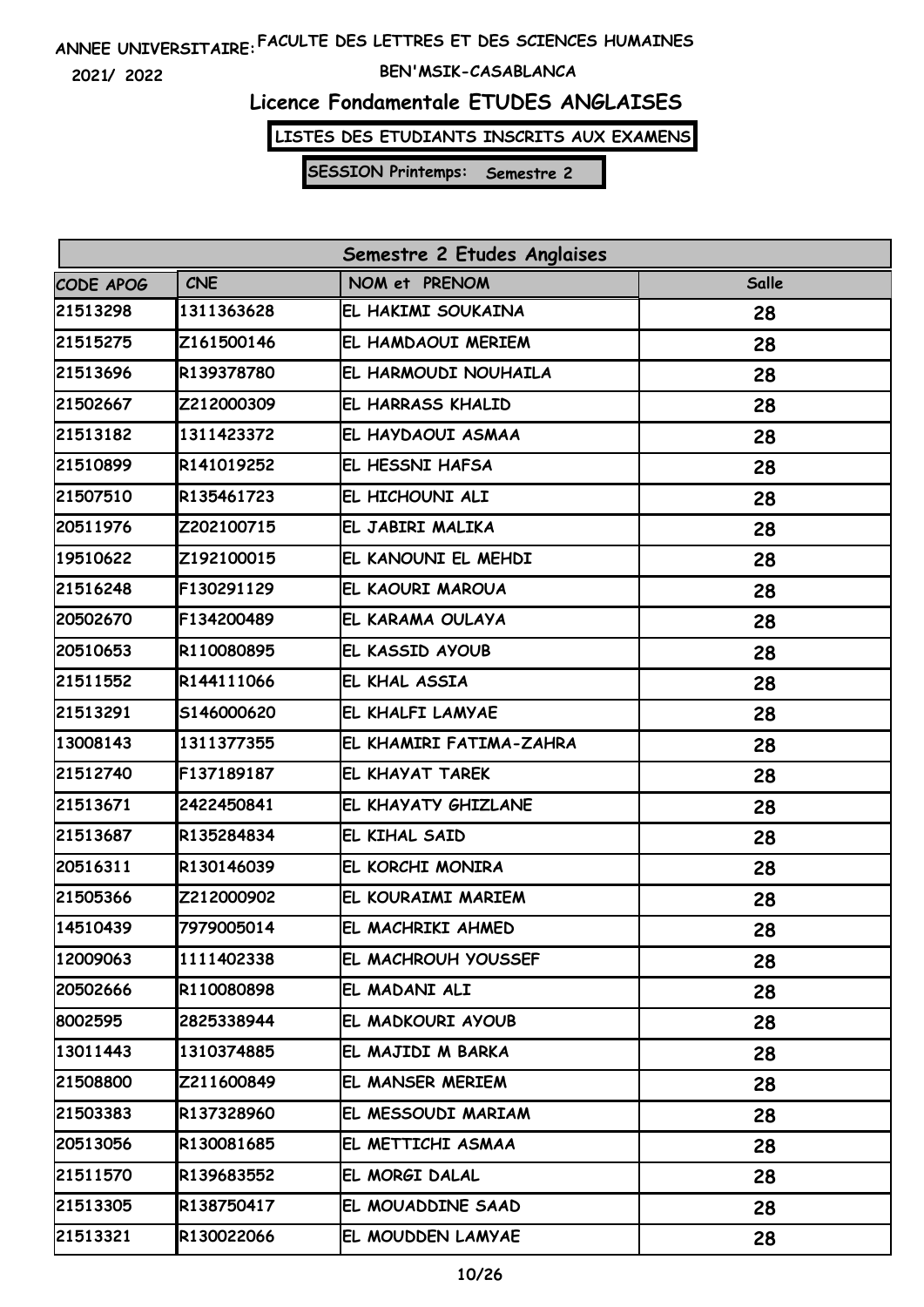**2021/ 2022**

### **BEN'MSIK-CASABLANCA**

# **Licence Fondamentale ETUDES ANGLAISES**

**LISTES DES ETUDIANTS INSCRITS AUX EXAMENS**

| Semestre 2 Etudes Anglaises |            |                               |       |
|-----------------------------|------------|-------------------------------|-------|
| CODE APOG                   | <b>CNE</b> | NOM et PRENOM                 | Salle |
| 20501877                    | R100115312 | EL MOUMENY ISSAM              | 28    |
| 20515054                    | K130530100 | EL MOUNIM OMAR                | 28    |
| 19501768                    | Z192000388 | EL MOUSSAOUI EL IDRISSI ZINEB | 28    |
| 21508278                    | R138315927 | EL OTMANIR IKRAM              | 28    |
| 21514830                    | R146152346 | EL SHAZLI KASSER              | 28    |
| 21502661                    | D136674000 | EL WAHMANY MARYAME            | 28    |
| 21505631                    | Z212000503 | <b>ELABIDI IKRAM</b>          | 28    |
| 18500321                    | R139615062 | ELADROUJI ZAKARIA             | 28    |
| 21503752                    | R139566671 | <b>ELALAMI IKRAM</b>          | 28    |
| 19508666                    | R133284315 | ELALAOUI ACHRAF               | 28    |
| 21507534                    | R138922158 | ELALAOUI WIAM                 | 28    |
| 5095588                     | 2098451283 | ELALYANI RACHIDA              | 28    |
| 21501269                    | Z214600215 | ELAYAR RAJAA                  | 28    |
| 19511639                    | R131694111 | <b>ELBAAKRI HAJAR</b>         | 28    |
| 18502077                    | R130123800 | <b>ELBARKI MOHAMED</b>        | 28    |
| 21502159                    | R133318266 | ELBELLAOUI ANAS               | 28    |
| 20504827                    | R130107362 | <b>ELBRYHY AYMEN</b>          | 28    |
| 19509043                    | R135379367 | <b>ELFARIHI SANAE</b>         | 28    |
| 21508276                    | R138476077 | ELFATOUAKI SANAA              | 28    |
| 21507518                    | R137216105 | ELGARDA SIHAM                 | 28    |
| 21518991                    | D133343757 | ELGHAZOUANI ABDELLAH          | 28    |
| 21514831                    | E149142652 | ELGUEDDARI HAMZA              | 28    |
| 21514056                    | Z212000350 | ELHADDADI ABDELLAH            | 28    |
| 19503878                    | R134384676 | ELHANI FADOUA                 | 28    |
| 21501161                    | Z212000707 | ELHAOUZY HOUDA                | 28    |
| 21513932                    | R133911368 | ELHARIT SANAA                 | 28    |
| 19502422                    | R110025937 | ELHOSSNI OSSAMA               | 28    |
| 21500707                    | R133699519 | ELHOUBI SAID                  | 28    |
| 16510686                    | 1412386876 | ELHYATE ABDELKARIM            | 28    |
| 21506701                    | R130147896 | ELJABBOURI HICHAM             | 28    |
| 21516180                    | 9795457861 | EL-JOUZI HASNA                | 29    |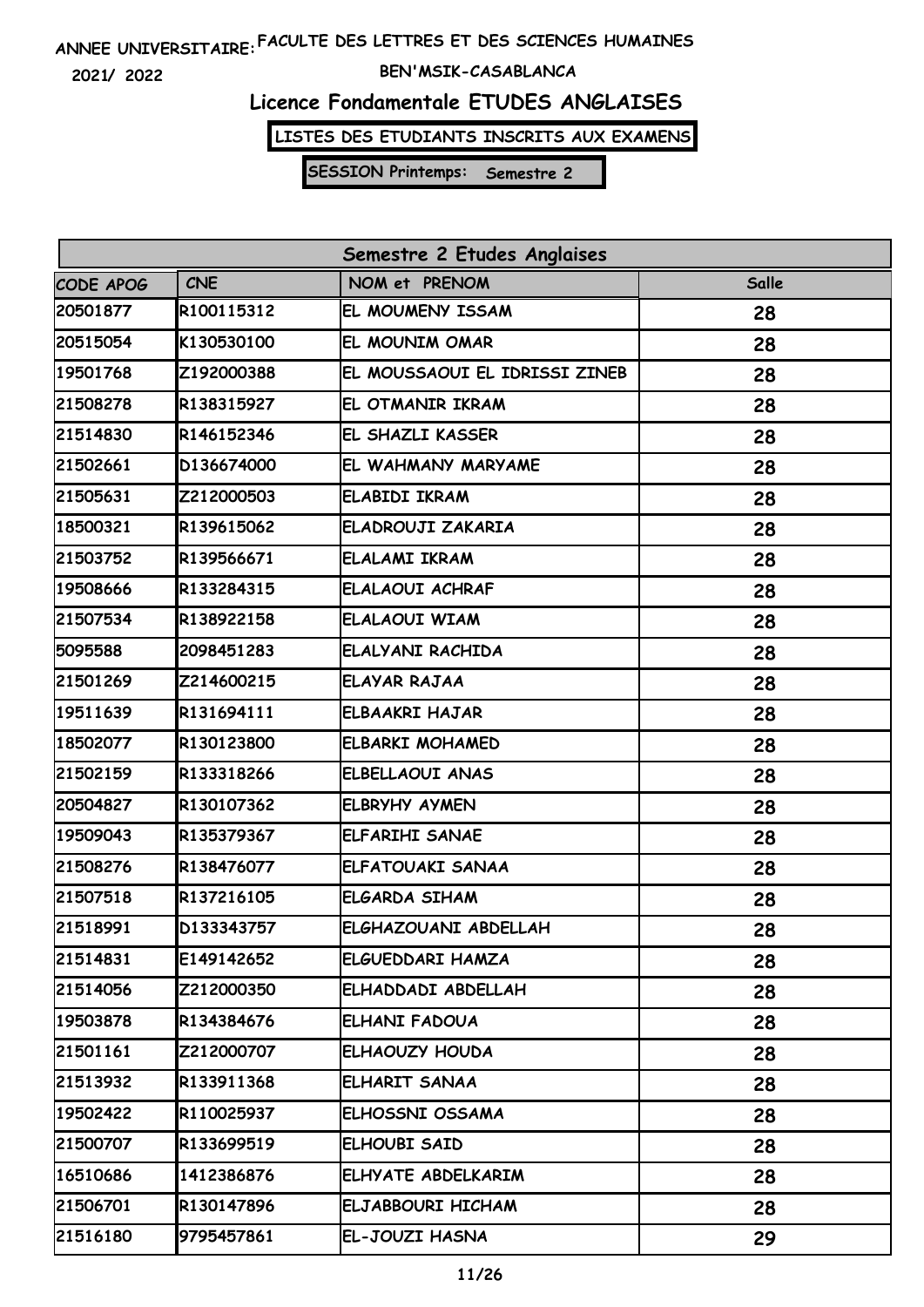**2021/ 2022**

### **BEN'MSIK-CASABLANCA**

# **Licence Fondamentale ETUDES ANGLAISES**

**LISTES DES ETUDIANTS INSCRITS AUX EXAMENS**

| Semestre 2 Etudes Anglaises |            |                            |       |
|-----------------------------|------------|----------------------------|-------|
| CODE APOG                   | <b>CNE</b> | NOM et PRENOM              | Salle |
| 21503764                    | R130097556 | <b>ELKADRI OMAR</b>        | 29    |
| 5101008                     | 2523408280 | <b>ELKHATTAT WAHIBA</b>    | 29    |
| 21516478                    | R142056503 | ELLAOUZ HAMZA              | 29    |
| 19504447                    | R130054637 | EL-LAYMOUNY DOUNIA         | 29    |
| 20507893                    | R134237542 | <b>ELLHBIB YASSINE</b>     | 29    |
| 21514199                    | D134272790 | ELLOUFFANI YOUSRA          | 29    |
| 21510131                    | R135250437 | <b>ELMJAICHE SALMA</b>     | 29    |
| 20504055                    | R137279065 | <b>ELMOKHTARY SOUHAILA</b> | 29    |
| 19509330                    | R110024635 | ELOMARI RADOUAN            | 29    |
| 19501886                    | R149114988 | ELORCHE MOHAMED TAHA       | 29    |
| 21505645                    | R133359443 | ELOUARIDI AYMEN            | 29    |
| 21500972                    | R120034224 | EN NAJY DOAA               | 29    |
| 21513643                    | R138650632 | ENNAJI WIJDANE             | 29    |
| 21513087                    | R130065309 | ENNAMAT KHADIJA            | 29    |
| 21507869                    | Z152000510 | <b>ENNAOUAY MOHAMED</b>    | 29    |
| 21500883                    | L130337545 | <b>EN-NOUHASSI AYMAN</b>   | 29    |
| 21501047                    | R139926664 | <b>ERMILI HICHAM</b>       | 29    |
| 21501258                    | R130091067 | <b>ERRADI SOFIANE</b>      | 29    |
| 20510286                    | R133231218 | <b>ERRAHIMI YASSINE</b>    | 29    |
| 21511116                    | R130048483 | ERRAOUI AYA                | 29    |
| 21501407                    | G199090136 | <b>ERTAL MERIEM</b>        | 29    |
| 19511954                    | F132266031 | <b>ES-SABBAR FAROUK</b>    | 29    |
| 20502385                    | R110134781 | <b>ESSAFI AMAL</b>         | 29    |
| 21502670                    | R131319674 | ESSAGHIR JASIM             | 29    |
| 21505024                    | R130151424 | <b>ESSOUAF ZINEB</b>       | 29    |
| 21513851                    | R139284163 | ESTOURY DOHA               | 29    |
| 21513775                    | R134551135 | ETTALIBI HICHAM            | 29    |
| 21513692                    | K134345603 | ETTAQI DALAL               | 29    |
| 17510051                    | F141074920 | ETTAQY NOUHAILA            | 29    |
| 21512330                    | R136533919 | EZZAHRAOUI AICHA           | 29    |
| 21507514                    | R140178602 | FACHTALI EL BACHIR         | 29    |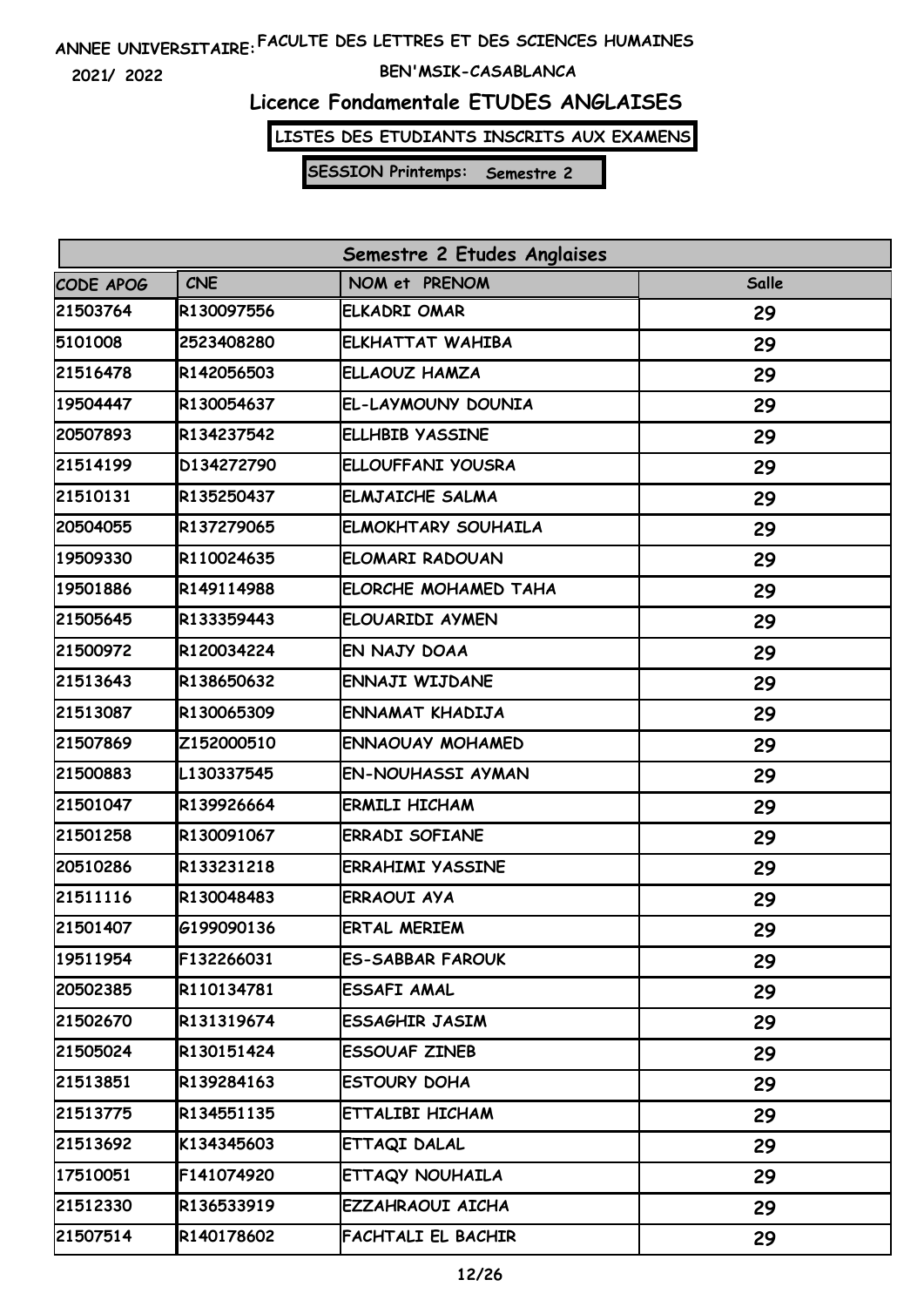**2021/ 2022**

### **BEN'MSIK-CASABLANCA**

# **Licence Fondamentale ETUDES ANGLAISES**

**LISTES DES ETUDIANTS INSCRITS AUX EXAMENS**

| Semestre 2 Etudes Anglaises |            |                            |       |
|-----------------------------|------------|----------------------------|-------|
| CODE APOG                   | <b>CNE</b> | NOM et PRENOM              | Salle |
| 21501038                    | R130095678 | <b>FADELI MERIEM</b>       | 29    |
| 19511960                    | R135419897 | <b>FADILI FAYROUZ</b>      | 29    |
| 21505588                    | R138323290 | <b>FAICAL SAFAA</b>        | 29    |
| 19510657                    | R131908343 | <b>FAKHIR SAMIHA</b>       | 29    |
| 12014533                    | 2927282923 | <b>FAKHOURI AMR MERYEM</b> | 29    |
| 20513855                    | R139462134 | <b>FALLOUK AHMED AMINE</b> | 29    |
| 21501620                    | R137860969 | <b>FAOUZI HAMZA</b>        | 29    |
| 21512299                    | Z217201975 | <b>FAOUZI ISSAM</b>        | 29    |
| 21501125                    | Z212100468 | <b>FARAH TAOUFIK</b>       | 30    |
| 20506744                    | R134449961 | <b>FARCHOUKHI HAJAR</b>    | 30    |
| 19500546                    | R147104649 | <b>FARIG OUSSAMA</b>       | 30    |
| 21501916                    | R135329746 | <b>FARIH AYA</b>           | 30    |
| 20513650                    | F134341146 | <b>FARISSE SOUFIANE</b>    | 30    |
| 21501149                    | R133903596 | <b>FARSAOUI MARIEM</b>     | 30    |
| 21516260                    | Z212000232 | FATHI KHADIJA              | 30    |
| 21513027                    | G131362583 | <b>FATHI MAROUA</b>        | 30    |
| 21508269                    | R149059610 | <b>FATINE AYA</b>          | 30    |
| 16506868                    | R134478196 | <b>FAZAZI AKRAM</b>        | 30    |
| 21514050                    | 2199451714 | <b>FERDI FATNA</b>         | 30    |
| 5095740                     | 2523292741 | FERJOUCHIA HANANE          | 30    |
| 21505247                    | Z212101361 | <b>FIAKI BRAHIM</b>        | 30    |
| 21506671                    | R139199693 | FIDDI ILYAS                | 30    |
| 21505552                    | R130082148 | FIK YOUSSEF                | 30    |
| 18516205                    | R132914414 | FIKRI IBTISSAM             | 30    |
| 21509176                    | R120058862 | FILAHI - DRISSI AYA        | 30    |
| 21500897                    | R130186017 | <b>FLAL FATINE</b>         | 30    |
| 21507527                    | Z212000524 | FOUDAL NADIA               | 30    |
| 20504628                    | Z202000043 | <b>GACHOU MARIAM</b>       | 30    |
| 20501947                    | R110068715 | <b>GADDAR SAFAE</b>        | 30    |
| 21502130                    | F182181364 | <b>GAMIL IMAN</b>          | 30    |
| 20513902                    | R130194427 | <b>GAOUR EL MEHDI</b>      | 30    |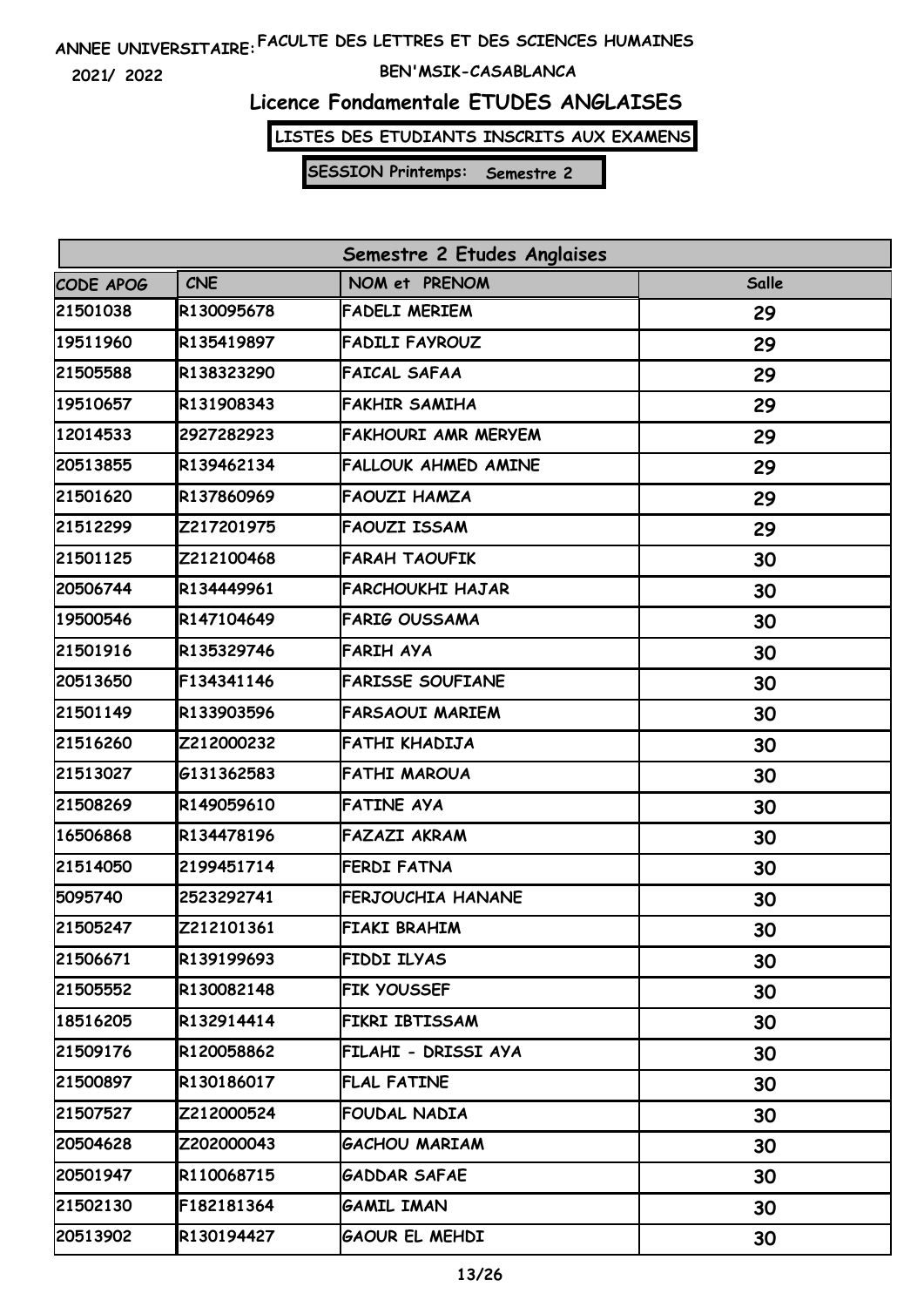**2021/ 2022**

#### **BEN'MSIK-CASABLANCA**

# **Licence Fondamentale ETUDES ANGLAISES**

**LISTES DES ETUDIANTS INSCRITS AUX EXAMENS**

| Semestre 2 Etudes Anglaises |            |                                |       |
|-----------------------------|------------|--------------------------------|-------|
| CODE APOG                   | <b>CNE</b> | NOM et PRENOM                  | Salle |
| 20502648                    | R130279718 | GHACHICHAT ISMAIL              | 30    |
| 21513807                    | 1128352921 | GHAFIRI FATIMA EZZAHARA        | 30    |
| 21502532                    | R131608298 | <b>GHAFOUNE ABDELMOUGHITE</b>  | 30    |
| 20502635                    | R100115286 | <b>GHALLAB IKRAM</b>           | 30    |
| 20504627                    | R130198266 | <b>GHANAM HIND</b>             | 30    |
| 16504438                    | R130280560 | <b>GHARBOUB HASSAN</b>         | 30    |
| 21501546                    | R138364957 | GHAZALI FADWA                  | 30    |
| 20503184                    | F138098164 | <b>GHAZOUI ZEYNEB</b>          | 30    |
| 21503612                    | R135521003 | <b>GMIH DOHA</b>               | 30    |
| 21501353                    | R131677806 | <b>GOUHMAD ABDERRAHMAN</b>     | 30    |
| 13006160                    | 1313410231 | <b>GOUMRI ABDERRAHIM</b>       | 30    |
| 15512560                    | 9593453801 | <b>GOUNIN SAID</b>             | 30    |
| 20501952                    | Z202000497 | <b>GOURRIT MOHAMED YASSINE</b> | 30    |
| 21514216                    | R133864925 | <b>GUESSAS MOHAMMED</b>        | 30    |
| 20511068                    | Z204600139 | HABCHI AYOUB                   | 30    |
| 21500961                    | Z212001080 | HABIB ALLAH FATIMA EZZAHRA     | 30    |
| 21505444                    | R130298988 | HABILI HIBA                    | 30    |
| 21505524                    | R131610428 | <b>HACHLAF DOUAA</b>           | 31    |
| 21511561                    | F177216551 | <b>HACHROUN TASSABIH</b>       | 31    |
| 19513956                    | R139898072 | HADAD OUSSAMA                  | 31    |
| 20510760                    | R133341360 | HADDOU SALMA                   | 31    |
| 21514674                    | D137378146 | HADDOU - ALLA ABDENNACER       | 31    |
| 21502669                    | Z211500261 | HAFIANE LAILA                  | 31    |
| 21513676                    | R130174308 | HAFID OUSSAMA                  | 31    |
| 21502666                    | R132797267 | <b>HAIBER MANSOUR</b>          | 31    |
| 20507781                    | R133937110 | <b>HAIMOUD MERIEM</b>          | 31    |
| 20513570                    | F137228836 | HAJARI SAID                    | 31    |
| 21500976                    | R130066892 | HAJJI SOUMIA                   | 31    |
| 21513246                    | R130015826 | HAJLI FATIMA EZZAHRAA          | 31    |
| 20506745                    | R130141172 | HAJRI SALMA                    | 31    |
| 20502282                    | R136342099 | HAKIMI RAHMA                   | 31    |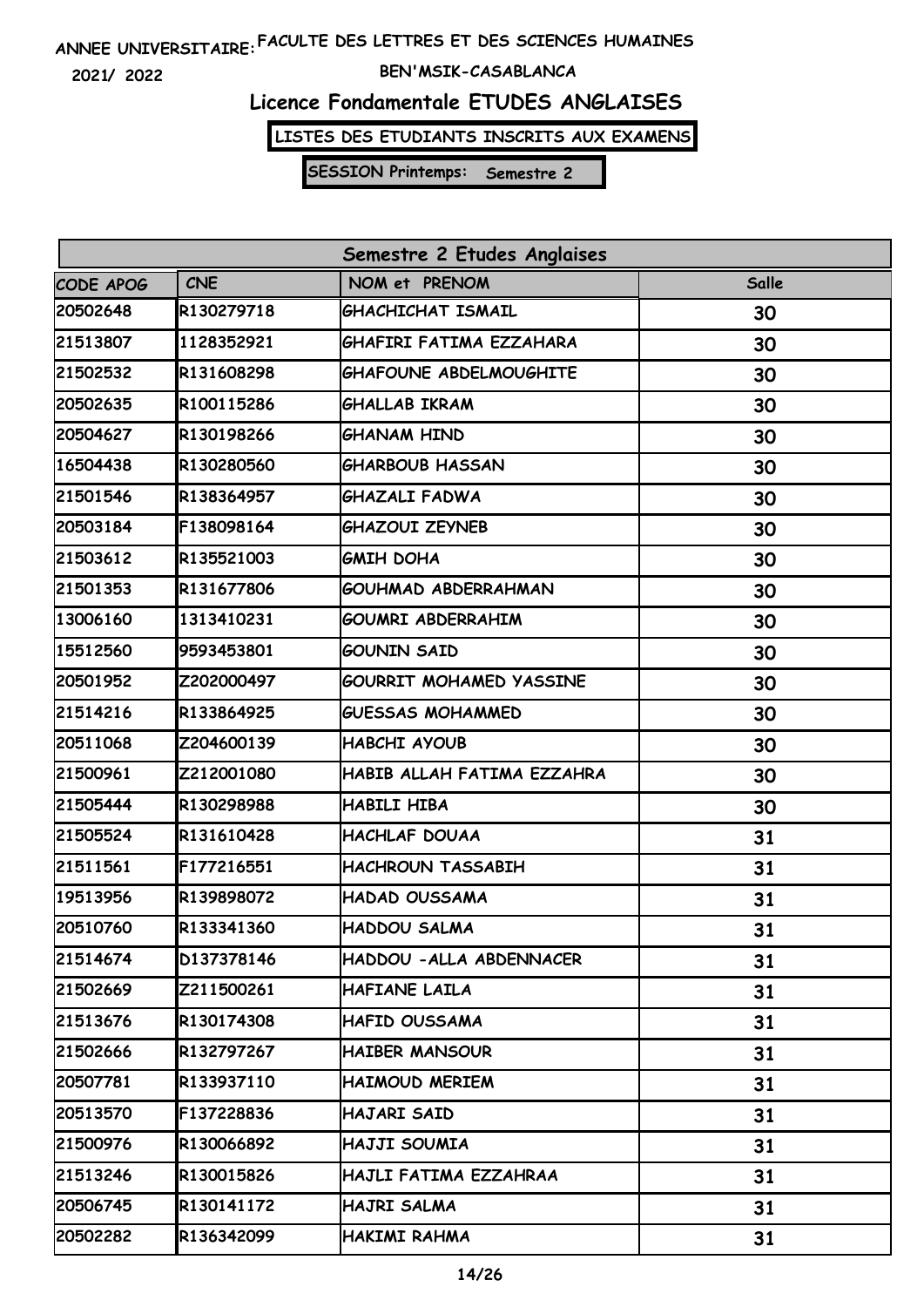**2021/ 2022**

### **BEN'MSIK-CASABLANCA**

# **Licence Fondamentale ETUDES ANGLAISES**

**LISTES DES ETUDIANTS INSCRITS AUX EXAMENS**

| Semestre 2 Etudes Anglaises |            |                        |       |  |
|-----------------------------|------------|------------------------|-------|--|
| CODE APOG                   | <b>CNE</b> | NOM et PRENOM          | Salle |  |
| 17502304                    | R133795606 | <b>HAKMI MOUAD</b>     | 31    |  |
| 21500963                    | R120048751 | HALHOUMA AMINE         | 31    |  |
| 20508216                    | F139404799 | HALHOUMA MOUAD         | 31    |  |
| 20504725                    | R136431803 | HAMADI MOHAMED         | 31    |  |
| 20515044                    | F135328936 | HAMDANE GHITA          | 31    |  |
| 21505420                    | R133694361 | <b>HAMDI SAID</b>      | 31    |  |
| 12016298                    | 8686227833 | HAMLICH MOHAMMED       | 31    |  |
| 21503754                    | R134439064 | HAMMADI AYA            | 31    |  |
| 21514209                    | R133886785 | HANSALI AYA            | 31    |  |
| 21501392                    | R132455446 | HARAOUI MOHAMED        | 31    |  |
| 21503757                    | F147026472 | <b>HARBILI MERIEM</b>  | 31    |  |
| 21501129                    | R135451767 | HARRAOUI SOUKAINA      | 31    |  |
| 20503783                    | R136381410 | HARRAT SALAH EDDINE    | 31    |  |
| 21513352                    | 2623469809 | <b>HASNI MERYEM</b>    | 31    |  |
| 14515024                    | 2624270278 | HASSNAOUI HICHAM       | 31    |  |
| 19501112                    | R144062508 | HATTAT DOUNIA          | 31    |  |
| 18510217                    | R130189617 | <b>HAWAT WISSAL</b>    | 31    |  |
| 19506071                    | R130160054 | HERRADI EL MEHDI       | 31    |  |
| 20515135                    | 1127376354 | <b>HILAL HAMZA</b>     | 31    |  |
| 18512314                    | R143094747 | <b>HILMY AYOUB</b>     | 31    |  |
| 21503503                    | Z211900113 | HIMMI JAMILA           | 31    |  |
| 19500117                    | R130178146 | <b>HMACHE MERIEM</b>   | 31    |  |
| 21512821                    | R130026022 | <b>HORRI SALMA</b>     | 31    |  |
| 20511646                    | R134940245 | HOUBACHY ILHAM         | 31    |  |
| 17501660                    | R138522195 | <b>HOUDNA AHLAM</b>    | 31    |  |
| 21513595                    | 1311361874 | <b>HOUKASSE WAFAE</b>  | 31    |  |
| 21502148                    | R136347985 | <b>HOUMAID TARIK</b>   | 31    |  |
| 21500967                    | R139215744 | <b>HOUMMAD MOHAMED</b> | 31    |  |
| 21501296                    | Z214200684 | <b>HOURI FATIMA</b>    | 31    |  |
| 21505235                    | R134786004 | HOUSN ISMAIL           | 31    |  |
| 19502323                    | R132551143 | IAJOUR WAHIBA          | 31    |  |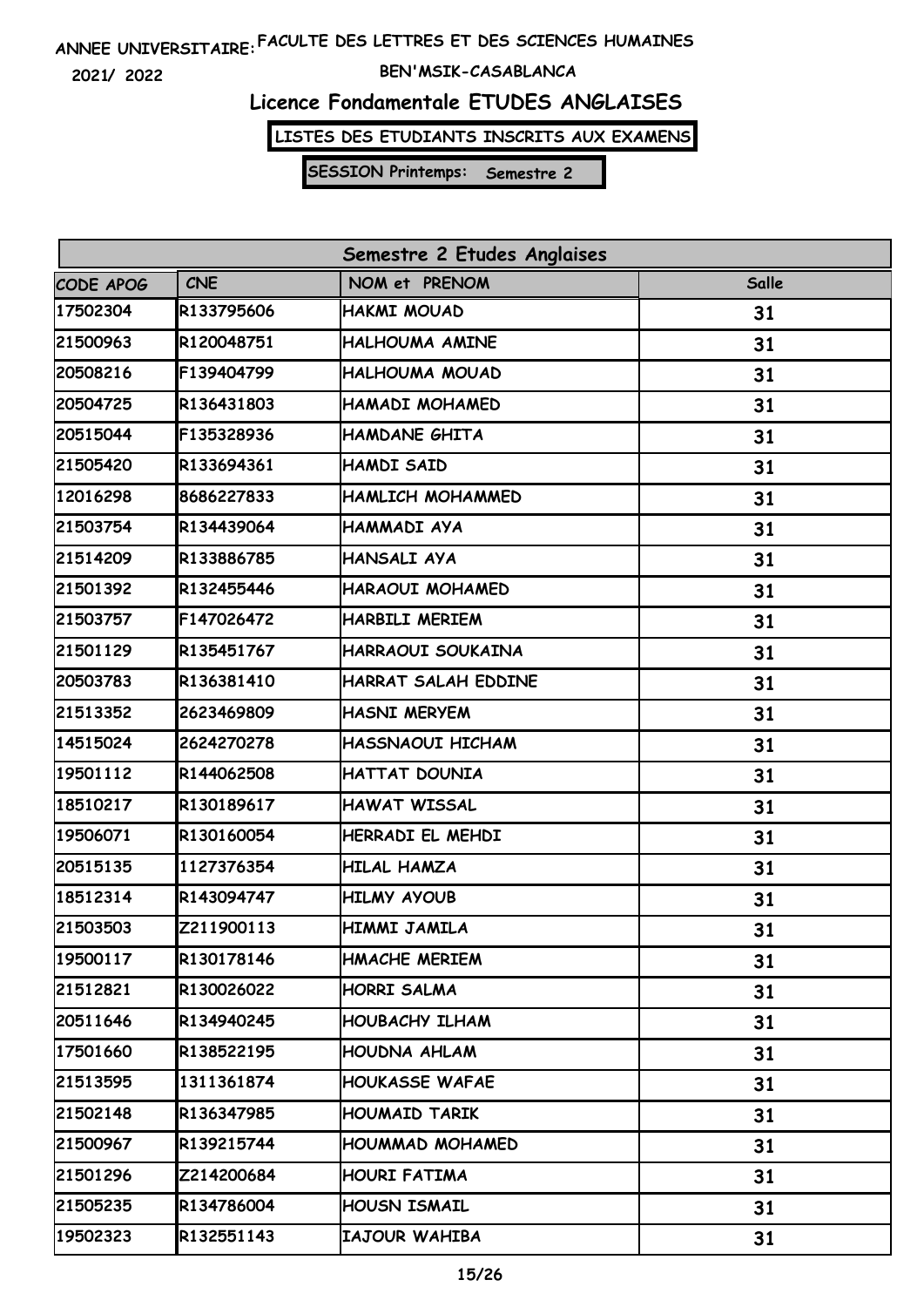**2021/ 2022**

### **BEN'MSIK-CASABLANCA**

# **Licence Fondamentale ETUDES ANGLAISES**

**LISTES DES ETUDIANTS INSCRITS AUX EXAMENS**

| Semestre 2 Etudes Anglaises |                   |                         |              |
|-----------------------------|-------------------|-------------------------|--------------|
| CODE APOG                   | <b>CNE</b>        | NOM et PRENOM           | <b>Salle</b> |
| 20502162                    | R137203730        | IAJOURI MOHAMED AMINE   | 31           |
| 20514008                    | R120037621        | <b>IBAHRINE DOAE</b>    | 31           |
| 13012067                    | 1310379352        | <b>IBNELAALEM SIHAM</b> | 31           |
| 20515875                    | D136594090        | ID SAID ZAINA           | 31           |
| 16510204                    | R134719732        | <b>ID SALAH HASSAN</b>  | 31           |
| 21513910                    | C136073913        | ID TALEB AHMED          | 31           |
| 19510706                    | R131881208        | <b>IDALFAHIM SAAD</b>   | 31           |
| 21500664                    | F130010554        | IDAZZA IKRAM            | 31           |
| 21511558                    | R132404415        | <b>IDBAHA IKRAME</b>    | 31           |
| 21513262                    | 1129350426        | IDSALAH ASSIA           | 31           |
| 21502156                    | R133423951        | IFKRNE AMINA            | 31           |
| 21511589                    | R137742282        | <b>IMAME HATIM</b>      | 31           |
| 20505375                    | R144022277        | IMANE ABDELFATTAH       | 31           |
| 21512721                    | 1411363759        | IMAZDI KHADIJA          | 31           |
| 21507880                    | R132554551        | IOURDANE OUMAIMA        | 31           |
| 21503759                    | R133417129        | <b>ISMAWI MAROUA</b>    | 31           |
| 21508253                    | G131254170        | JAA OUMAIMA             | 31           |
| 21505043                    | R133877110        | JAABA OUMAIMA           | 31           |
| 18502964                    | R130635589        | JAAFARI NIZAR           | 31           |
| 21502672                    | R135551022        | JAF ABDERRAHMANE        | 31           |
| 21506690                    | R132449704        | <b>JAHID SAAD</b>       | 31           |
| 20512222                    | F130069286        | <b>JALAL MARIAM</b>     | 31           |
| 19501375                    | R133929236        | <b>JALOUL AYOUB</b>     | 31           |
| 20517374                    | F138205790        | <b>JAMI RANIA</b>       | 31           |
| 21511554                    | <b>R138204077</b> | JAMIL YAHYA             | 31           |
| 21505546                    | Z212000164        | JANAH ILIASSE           | 32           |
| 20501868                    | R110076774        | JANATI IDRISSI KAWTAR   | 32           |
| 5095877                     | 2522461948        | JARIR ISSAM             | 32           |
| 20504578                    | R135276062        | JAWAD-ALAOUI SOUFIANE   | 32           |
| 19504469                    | R130092596        | <b>JDI SOUKAINA</b>     | 32           |
| 21514220                    | R139893920        | <b>JEDDI LEILA</b>      | 32           |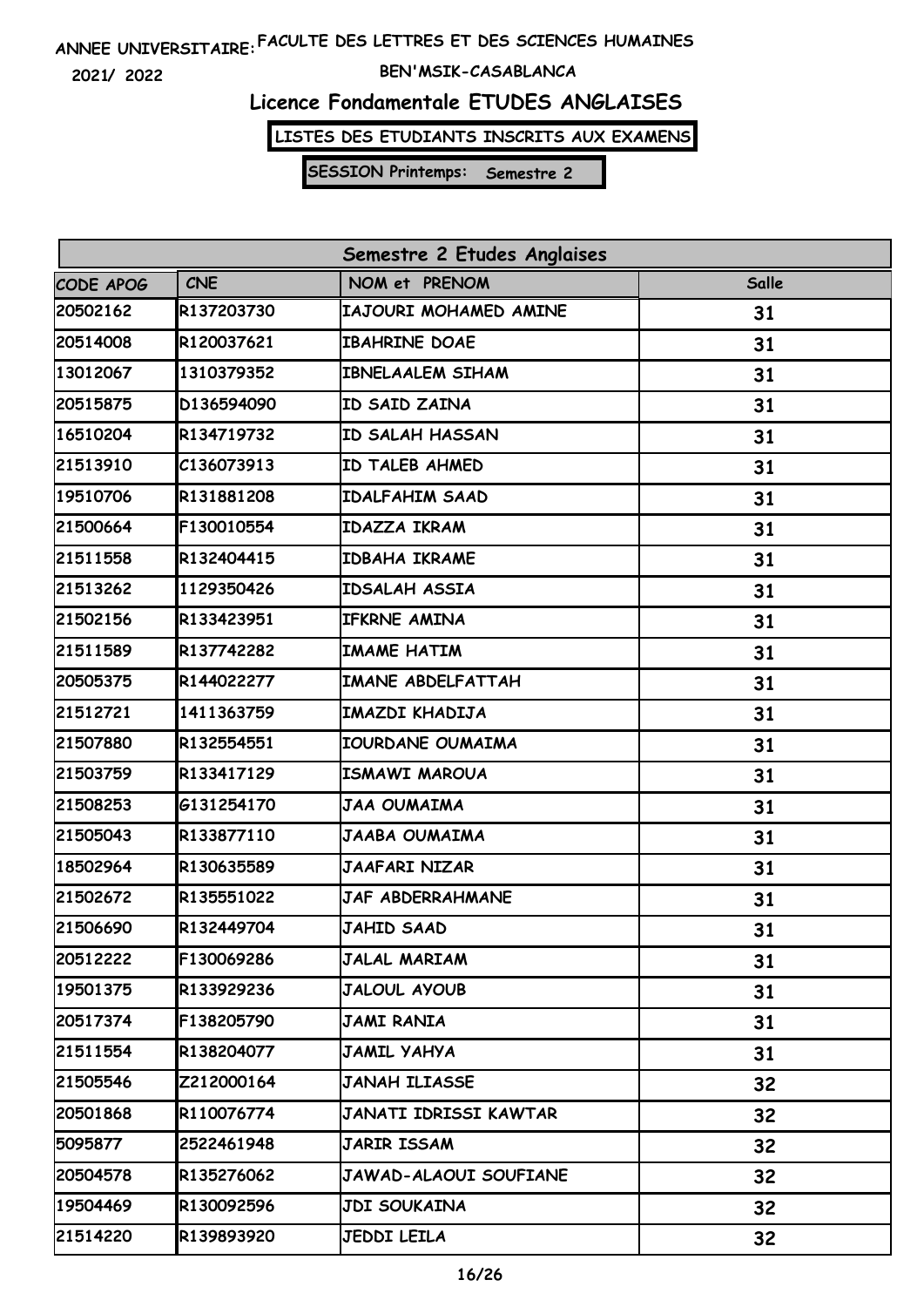**2021/ 2022**

### **BEN'MSIK-CASABLANCA**

# **Licence Fondamentale ETUDES ANGLAISES**

**LISTES DES ETUDIANTS INSCRITS AUX EXAMENS**

| Semestre 2 Etudes Anglaises |            |                          |              |
|-----------------------------|------------|--------------------------|--------------|
| CODE APOG                   | <b>CNE</b> | NOM et PRENOM            | <b>Salle</b> |
| 21503761                    | R137227220 | <b>JENDI NASSIMA</b>     | 32           |
| 6151466                     | 2624397273 | <b>JIHLA NAWAL</b>       | 32           |
| 21501869                    | R132399770 | JOHAR IDRISS             | 32           |
| 20516782                    | R132248804 | <b>JOUMALI NOUSSAIR</b>  | 32           |
| 13000624                    | 1311419355 | JOUWAD AHMED             | 32           |
| 6038400                     | 2623453738 | <b>KABASSA MAROUANE</b>  | 32           |
| 18514811                    | R139937583 | KADDA MOKHTAR            | 32           |
| 19503813                    | E132199931 | KADDAOUI IKRAM           | 32           |
| 21500973                    | R132546343 | <b>KADIB RIM</b>         | 32           |
| 21502671                    | Z212000149 | KAHLI ADIL               | 32           |
| 21505267                    | R110157565 | <b>KALOUN ZOUHAIR</b>    | 32           |
| 20511317                    | R131468388 | <b>KAMAL YOUSSEF</b>     | 32           |
| 21502135                    | R136405459 | KANIA SOUKAINA           | 32           |
| 21505578                    | R100054877 | <b>KARAMI AYA</b>        | 32           |
| 18512260                    | R134586958 | <b>KARBAL MOHAMED</b>    | 32           |
| 21506818                    | R139647771 | KARIM ABDELWAHED         | 32           |
| 17504703                    | R130700805 | KARIMI ELMAHDI           | 32           |
| 20503779                    | R130145788 | <b>KASSMI MOHAMED</b>    | 32           |
| 21513654                    | 8282004352 | <b>KAZOURY FATIMA</b>    | 32           |
| 21505500                    | R130043800 | KEHAIL AICHA             | 32           |
| 20508443                    | Z192000900 | <b>KERADI ASMAA</b>      | 32           |
| 21513582                    | K134408266 | <b>KERFA ZINEB</b>       | 32           |
| 21500982                    | R100030489 | KHADIA AMINA             | 32           |
| 21511569                    | R130026074 | KHADRAOUI YASSINE        | 32           |
| 21513940                    | R132802852 | KHAIDAR OUMAIMA          | 32           |
| 19501078                    | R133781698 | KHALI YOUSSEF            | 32           |
| 21503758                    | Z211900518 | KHALID FADWA             | 32           |
| 16509883                    | K134075085 | KHALIDI ELMOSTAFA        | 32           |
| 20506449                    | Z201500226 | KHALLOUFI FATIMA-EZZAHRA | 32           |
| 21514202                    | 2098456188 | <b>KHALOUI HANANE</b>    | 32           |
| 19503782                    | R132283215 | <b>KHANNOUS IMANE</b>    | 32           |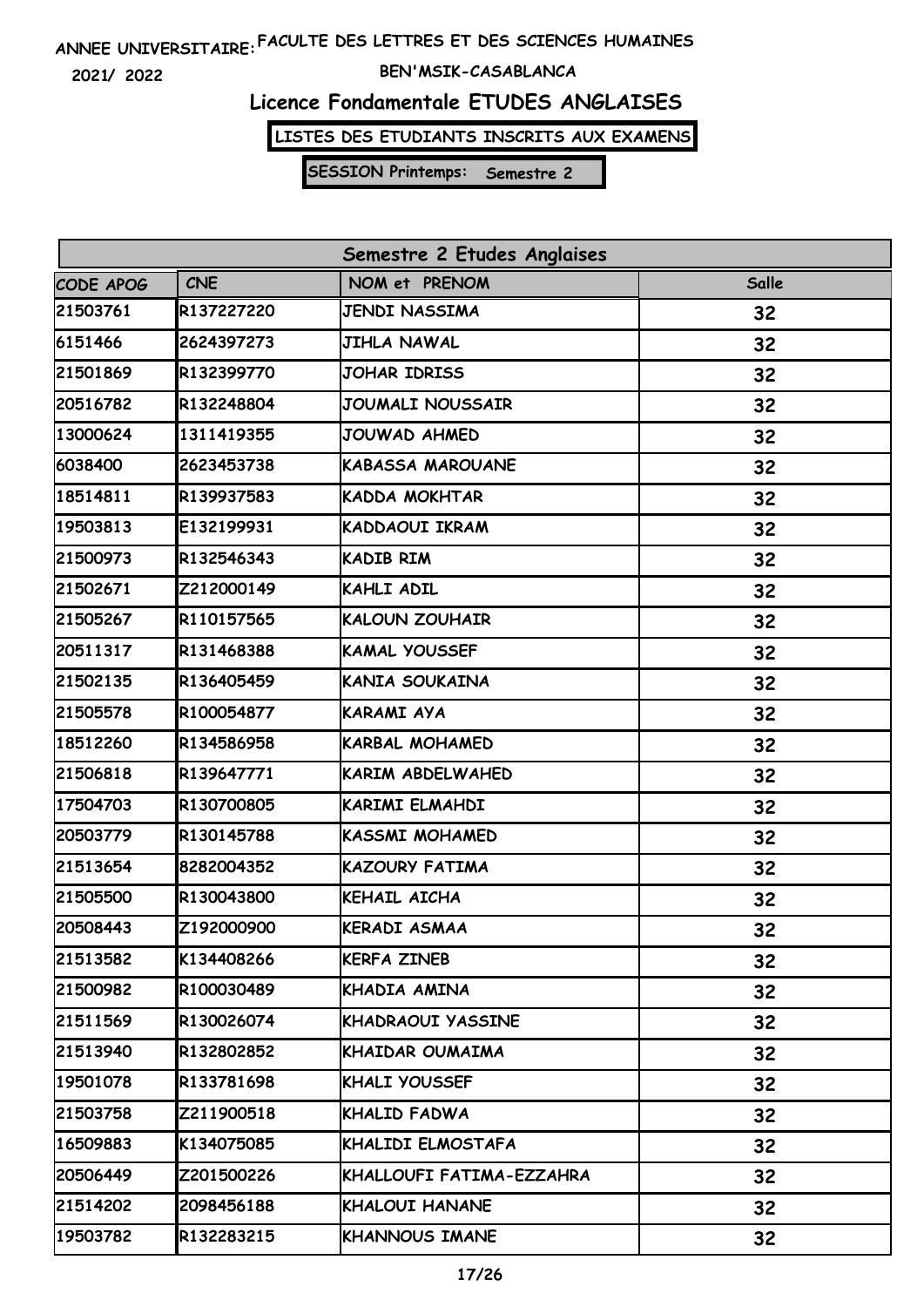**2021/ 2022**

### **BEN'MSIK-CASABLANCA**

# **Licence Fondamentale ETUDES ANGLAISES**

**LISTES DES ETUDIANTS INSCRITS AUX EXAMENS**

| Semestre 2 Etudes Anglaises |            |                            |       |
|-----------------------------|------------|----------------------------|-------|
| CODE APOG                   | <b>CNE</b> | NOM et PRENOM              | Salle |
| 20501649                    | R141074331 | KHAOUA ASSIA               | 32    |
| 21507528                    | R138932945 | <b>KHARBACH ROUMAISSAE</b> | 32    |
| 21508274                    | R145066101 | <b>KHATIB HANANE</b>       | 32    |
| 21514054                    | 1311149619 | <b>KHATTABI NOURA</b>      | 33    |
| 21513215                    | F132146974 | <b>KHODRI TAOUFIK</b>      | 33    |
| 21507530                    | F145065743 | <b>KIASS OMAIMA</b>        | 33    |
| 21512983                    | R135341274 | <b>KIBAL MOHAMED</b>       | 33    |
| 8001443                     | 2826343849 | <b>KITABRHI HALIMA</b>     | 33    |
| 18507656                    | C137135365 | <b>KOUIDRY ZOUHAIR</b>     | 33    |
| 20501714                    | Z202000036 | <b>KSOURI NORA</b>         | 33    |
| 21506766                    | R133336228 | LAAGUIDI IKRAM             | 33    |
| 21513782                    | R130028339 | LAASSAL OUSSAMA            | 33    |
| 18509079                    | R139260818 | LAATAOUI SAAD              | 33    |
| 21503763                    | R133224730 | LAAZIZ ACHRAF              | 33    |
| 8003650                     | 2725369116 | LAAZIZ MOHAMED             | 33    |
| 19513412                    | R130137036 | <b>LACHHEB OUTMANE</b>     | 33    |
| 21503762                    | Z211500159 | LAHIANE IMAD               | 33    |
| 19500313                    | R130062844 | <b>LAHIHE MERIEM</b>       | 33    |
| 21506695                    | R130189157 | LAHLAL ADAM                | 33    |
| 21514737                    | R135493918 | LAHLOU MOHAMED SAAD        | 33    |
| 18514013                    | F135159137 | LAHRECHE ZEINAB            | 33    |
| 20504832                    | G131488384 | LAHROUR NADIA              | 33    |
| 20506364                    | R100098148 | LAJHAR AYA                 | 33    |
| 21501706                    | R110025018 | LAJOURI YOUSSRA            | 33    |
| 21510134                    | Z212000071 | LAKHDARI NABIL             | 33    |
| 20516185                    | R137598185 | <b>LAKNOUNE NIZAR</b>      | 33    |
| 20504084                    | R110028165 | LAKRIKE AHMED              | 33    |
| 21516472                    | 2424689295 | LAMGHIBCHI OMAR            | 33    |
| 13004756                    | 1310372982 | LAMHOUR JIHAD              | 33    |
| 18513818                    | R135659514 | LAMSAOUI EL MAHDI          | 33    |
| 21506703                    | R139250730 | <b>LARGOUBI WALID</b>      | 33    |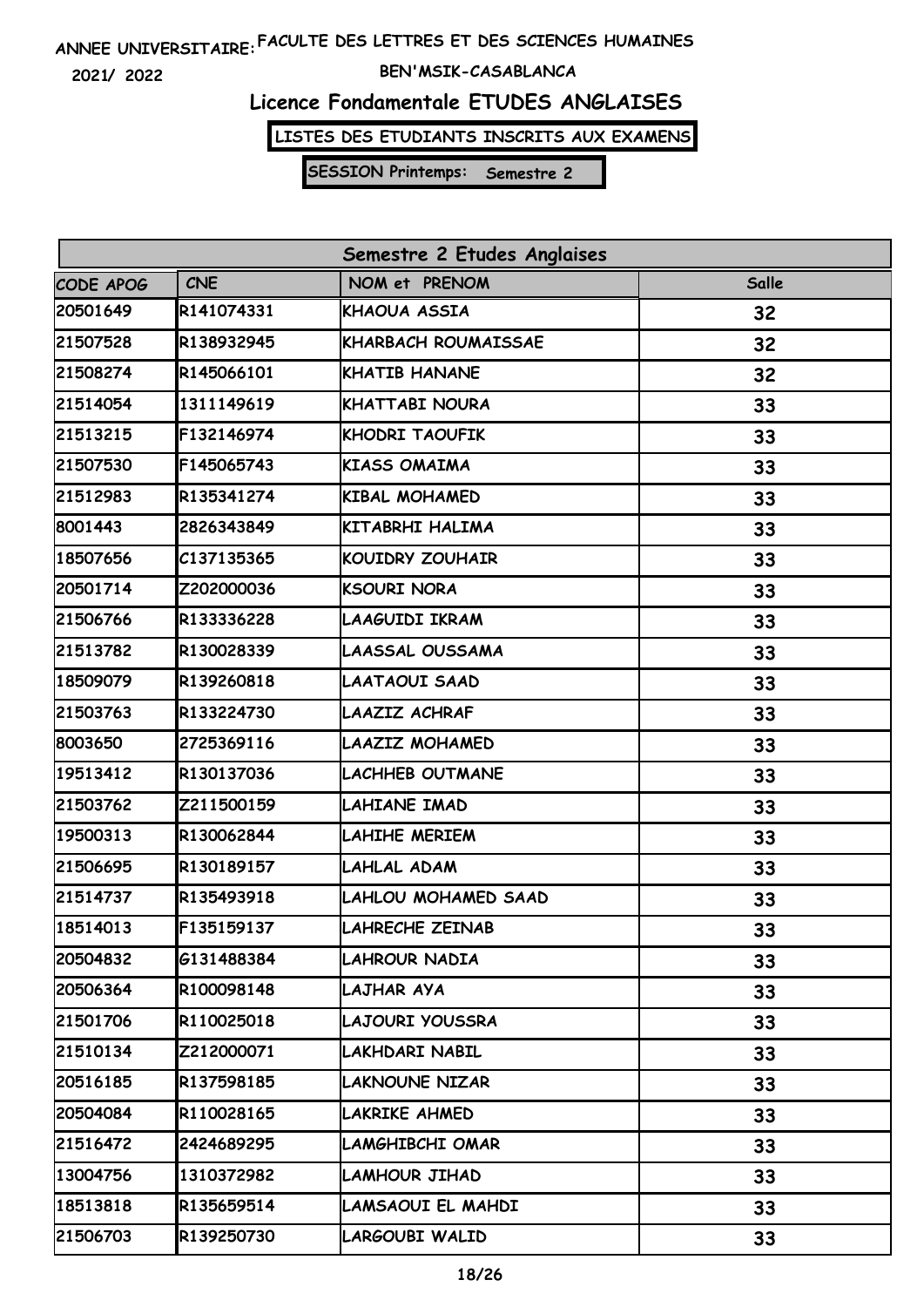**2021/ 2022**

### **BEN'MSIK-CASABLANCA**

# **Licence Fondamentale ETUDES ANGLAISES**

**LISTES DES ETUDIANTS INSCRITS AUX EXAMENS**

| Semestre 2 Etudes Anglaises |            |                         |              |
|-----------------------------|------------|-------------------------|--------------|
| CODE APOG                   | <b>CNE</b> | NOM et PRENOM           | <b>Salle</b> |
| 21501311                    | R130153397 | <b>LASRI KAWTAR</b>     | 33           |
| 20506500                    | R130182256 | LHAMOUCH HAMZA          | 33           |
| 19510752                    | R133512870 | LIKAMT MERIEM           | 33           |
| 17502668                    | D135744496 | LKBAICH NOHAILA         | 33           |
| 21511560                    | R136310151 | LOUCHAHI AYA            | 33           |
| 21500980                    | R130134047 | LOUDANI OUAFA           | 33           |
| 21501597                    | R133582110 | LOUDINI REDA            | 33           |
| 21513029                    | D131279441 | LOUGHMARI OUSAMA        | 33           |
| 21517504                    | M135345494 | LOUNICI DOHA            | 33           |
| 21514354                    | F132392238 | <b>MABCHOUR OMAR</b>    | 33           |
| 21507543                    | F138111962 | MACHRHOUL SOMIA         | 33           |
| 21514356                    | R130172176 | <b>MADAD OMAR</b>       | 33           |
| 21501281                    | R134652827 | <b>MADIR HOUDA</b>      | 34           |
| 21510903                    | R132568893 | <b>MAHDAOUI KHOLOUD</b> | 34           |
| 16502125                    | R134706033 | <b>MAHFAD KHADIJA</b>   | 34           |
| 20501951                    | R131508129 | <b>MAHIR HAFSA</b>      | 34           |
| 21501894                    | R132293264 | MAHLOUB HIBA            | 34           |
| 21501608                    | R134692647 | <b>MAHMOUDI YOUNES</b>  | 34           |
| 21513902                    | 8989463952 | <b>MAHTAR MOHAMED</b>   | 34           |
| 19500089                    | R120036274 | <b>MAIRY SALMA</b>      | 34           |
| 12004930                    | 1210378372 | <b>MAJDOUBI HICHAM</b>  | 34           |
| 18503111                    | R134234992 | MAJDOUL HAMID           | 34           |
| 21500993                    | R140067170 | <b>MAJDOUL NASMA</b>    | 34           |
| 21509174                    | R138385130 | <b>MAKNOUN OUSSAMA</b>  | 34           |
| 20515897                    | R134303983 | MALEK IMAD              | 34           |
| 18500312                    | R130690403 | <b>MALLAL HAJAR</b>     | 34           |
| 21502664                    | R138310073 | <b>MALTOFI HAJAR</b>    | 34           |
| 20502116                    | R134694330 | <b>MANCHAR ABDELLAH</b> | 34           |
| 21505028                    | R100019160 | <b>MANI IMANE</b>       | 34           |
| 21513683                    | R143096298 | <b>MANOUN LATIFA</b>    | 34           |
| 21513510                    | 2825364744 | MANSOURI IDRISSI AHMED  | 34           |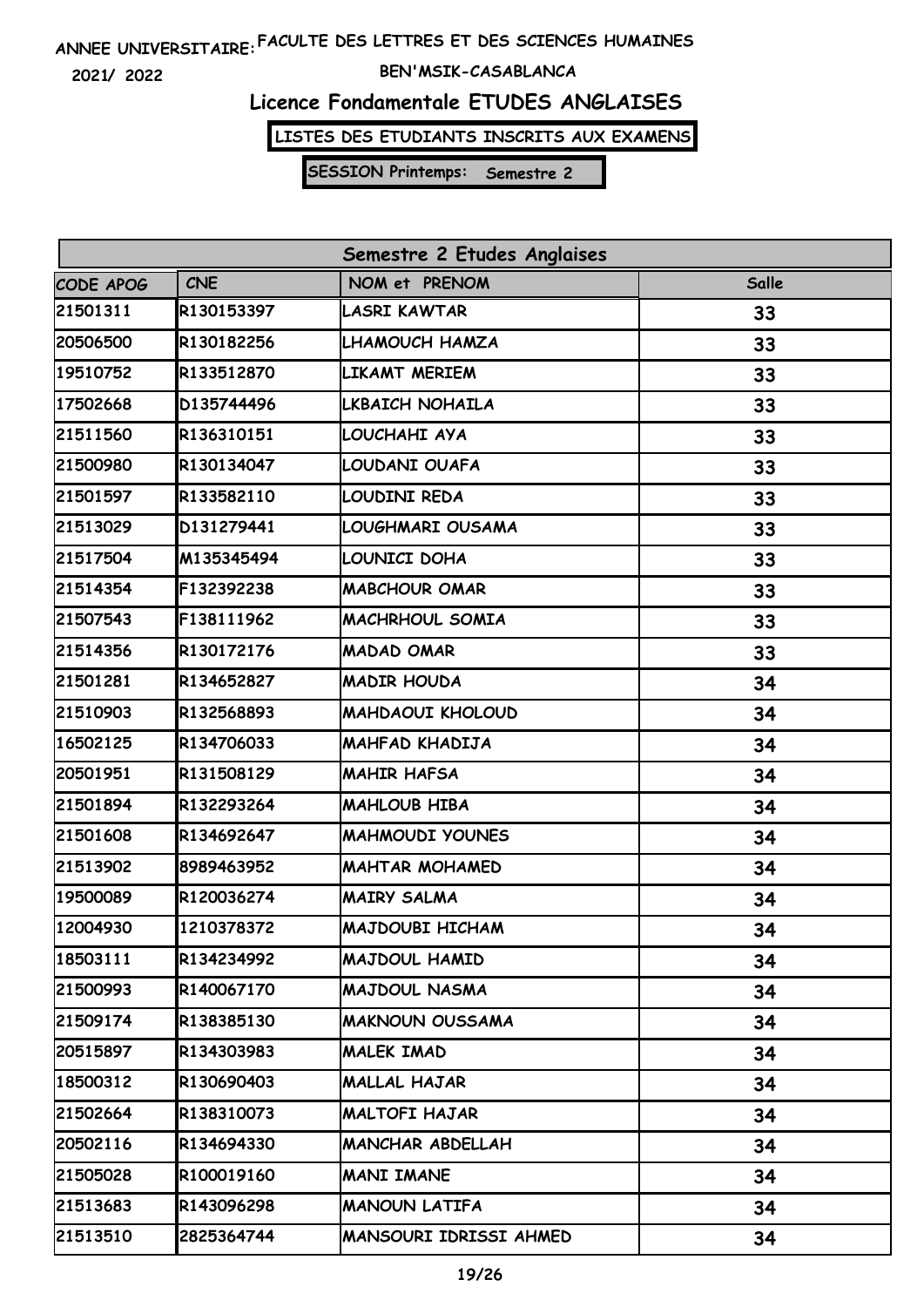**2021/ 2022**

### **BEN'MSIK-CASABLANCA**

# **Licence Fondamentale ETUDES ANGLAISES**

**LISTES DES ETUDIANTS INSCRITS AUX EXAMENS**

| Semestre 2 Etudes Anglaises |            |                        |       |
|-----------------------------|------------|------------------------|-------|
| CODE APOG                   | <b>CNE</b> | NOM et PRENOM          | Salle |
| 21502654                    | Z212000641 | <b>MARBOUH SANAA</b>   | 34    |
| 20506184                    | R133361435 | <b>MARZOUK AMINA</b>   | 34    |
| 15507523                    | 1512408696 | <b>MARZOUK JAMILA</b>  | 34    |
| 21506673                    | R138746059 | <b>MASBAH MOUAD</b>    | 34    |
| 20507149                    | R130548752 | <b>MASSAFI KARIM</b>   | 34    |
| 17506861                    | R139862587 | <b>MASTOUR NASSIMA</b> | 34    |
| 21511565                    | R110095083 | MAZOUZI KHADIJA        | 34    |
| 19500162                    | R110024396 | MELIANI SALMA          | 34    |
| 21501888                    | Z212000699 | <b>MELJANE FATIHA</b>  | 34    |
| 21514224                    | R149027116 | <b>MELLOUK MERYEM</b>  | 34    |
| 21501562                    | R136701429 | <b>MERNY OTHMANE</b>   | 34    |
| 20505525                    | R130820237 | <b>MESSAF ZAKARIA</b>  | 34    |
| 21504232                    | F136179219 | MINOUAL MOHAMMED       | 34    |
| 21501217                    | R100042576 | <b>MIRI SALMA</b>      | 34    |
| 21501135                    | K133170093 | MISLOUHI MOUHCINE      | 34    |
| 21518056                    | 9795323397 | <b>MIZOU MOURAD</b>    | 34    |
| 21514052                    | R138574382 | MONSSIT OUMAIMA        | 34    |
| 17507982                    | R133699515 | <b>MORCHID TAOUFIK</b> | 34    |
| 21506676                    | R134234352 | MOUAAOUIA YOUSSEF      | 34    |
| 21507519                    | R138435162 | <b>MOUADDAB MOUNA</b>  | 34    |
| 20502665                    | F138237152 | MOUADNI ABIR           | 34    |
| 21512829                    | R134427230 | MOUAFFAQ ZOUHAIR       | 34    |
| 21506965                    | R120059707 | MOUFRIJE SALMA         | 34    |
| 21508838                    | R134156608 | MOUJAHID DOUNIA        | 34    |
| 21507896                    | R130174351 | MOUJAHID EZOUBIR       | 34    |
| 20507923                    | R130417148 | MOUNADI ABDELAZIZ      | 34    |
| 21513652                    | 1210271371 | MOUNIR CHAIMAA         | 34    |
| 20514178                    | F140074931 | <b>MOUNTASSIR SAAD</b> | 34    |
| 21520920                    | 2018356247 | <b>MOURBAT SOFIA</b>   | 34    |
| 21501576                    | R134199667 | MOUSSADIK ZAKARIA      | 34    |
| 21506738                    | R134600726 | MOUSSAID MOHAMMED TAHA | 34    |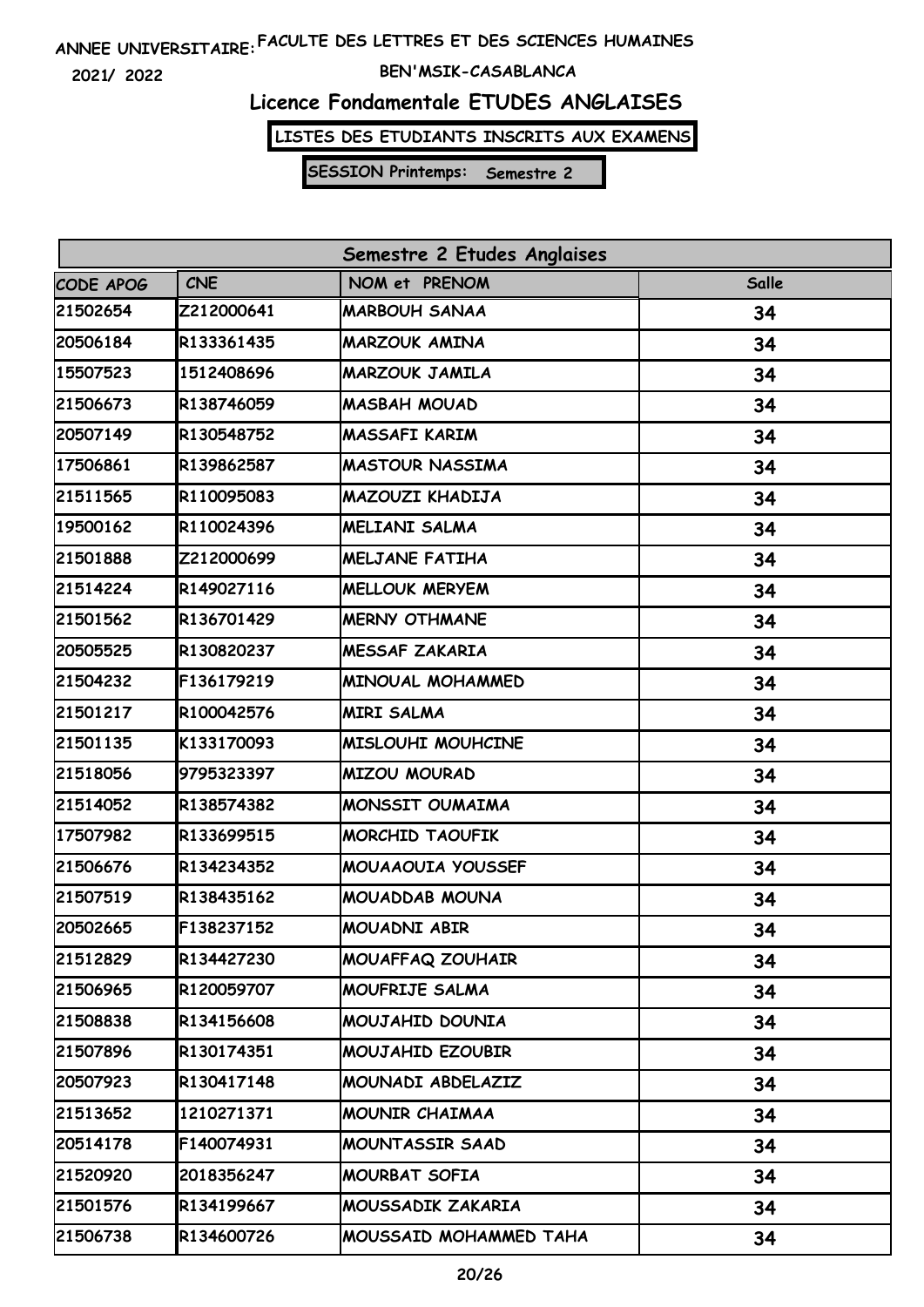**2021/ 2022**

### **BEN'MSIK-CASABLANCA**

# **Licence Fondamentale ETUDES ANGLAISES**

**LISTES DES ETUDIANTS INSCRITS AUX EXAMENS**

| Semestre 2 Etudes Anglaises |            |                           |       |
|-----------------------------|------------|---------------------------|-------|
| CODE APOG                   | <b>CNE</b> | NOM et PRENOM             | Salle |
| 20504661                    | R139410894 | <b>MOUSSAID RIM</b>       | 34    |
| 21513655                    | R135702333 | MOUSSAOUI ABIR            | 34    |
| 20504835                    | R137535397 | MOUSTAINE MOHAMED         | 34    |
| 19511468                    | R147104634 | MOUSTAINE ZINEB           | 34    |
| 21506688                    | R139393412 | MOUTAKI AMINA             | 34    |
| 21507516                    | R133760400 | MOUTTAKI IMADEDDINE       | 34    |
| 19517938                    | R110025537 | <b>MRISSETE ASMAA</b>     | 34    |
| 20505460                    | R133335429 | NABIL SAAD                | 34    |
| 21513877                    | 2199451710 | NACHIT OUAFAE             | 34    |
| 21503766                    | R136304816 | NACIB HIBAT- ALLAH        | 34    |
| 21505633                    | R139701160 | NACIRI MARWA              | 34    |
| 20516493                    | R133786229 | NADI MOHAMMED             | 34    |
| 20513293                    | R131929071 | <b>NADI OUSSAMA</b>       | 34    |
| 21510135                    | F148005560 | NADIF HAJAR               | 34    |
| 21509173                    | R130014627 | NAFI YAHYA                | 34    |
| 21516208                    | R133269934 | NAJEH IHSSANE             | 34    |
| 19508914                    | R133700987 | <b>NAJEH YOUNESS</b>      | 34    |
| 18508579                    | Z182000464 | NAJI MARIEM               | 34    |
| 20502762                    | R130110981 | NAKHILA MERIEM            | 34    |
| 21508642                    | R139746739 | NANAA MERIEM              | 34    |
| 17509862                    | R134700567 | NAOUI KAMAL               | 35    |
| 21500997                    | R130145799 | NASRAOUI MERIEM           | 35    |
| 20501802                    | R146018304 | <b>NASSIB ZINEB</b>       | 35    |
| 20512368                    | Z204600066 | NASSIRI AYOUB             | 35    |
| 17507583                    | R130602825 | NASSIRI LATIFA            | 35    |
| 20501997                    | R100098163 | N'FAD FATIMA EZZAHRA      | 35    |
| 21513328                    | R132639459 | NIDABRAHIM FATIMA EZZAHRA | 35    |
| 21503755                    | R133508496 | NIDAM YOUSSEF             | 35    |
| 21513349                    | 8787475980 | NOUHI MUSTAPHA            | 35    |
| 21503821                    | R130066414 | NOUREDDINE BARAKAT        | 35    |
| 4056103                     | 2421448865 | OBAD AMAL                 | 35    |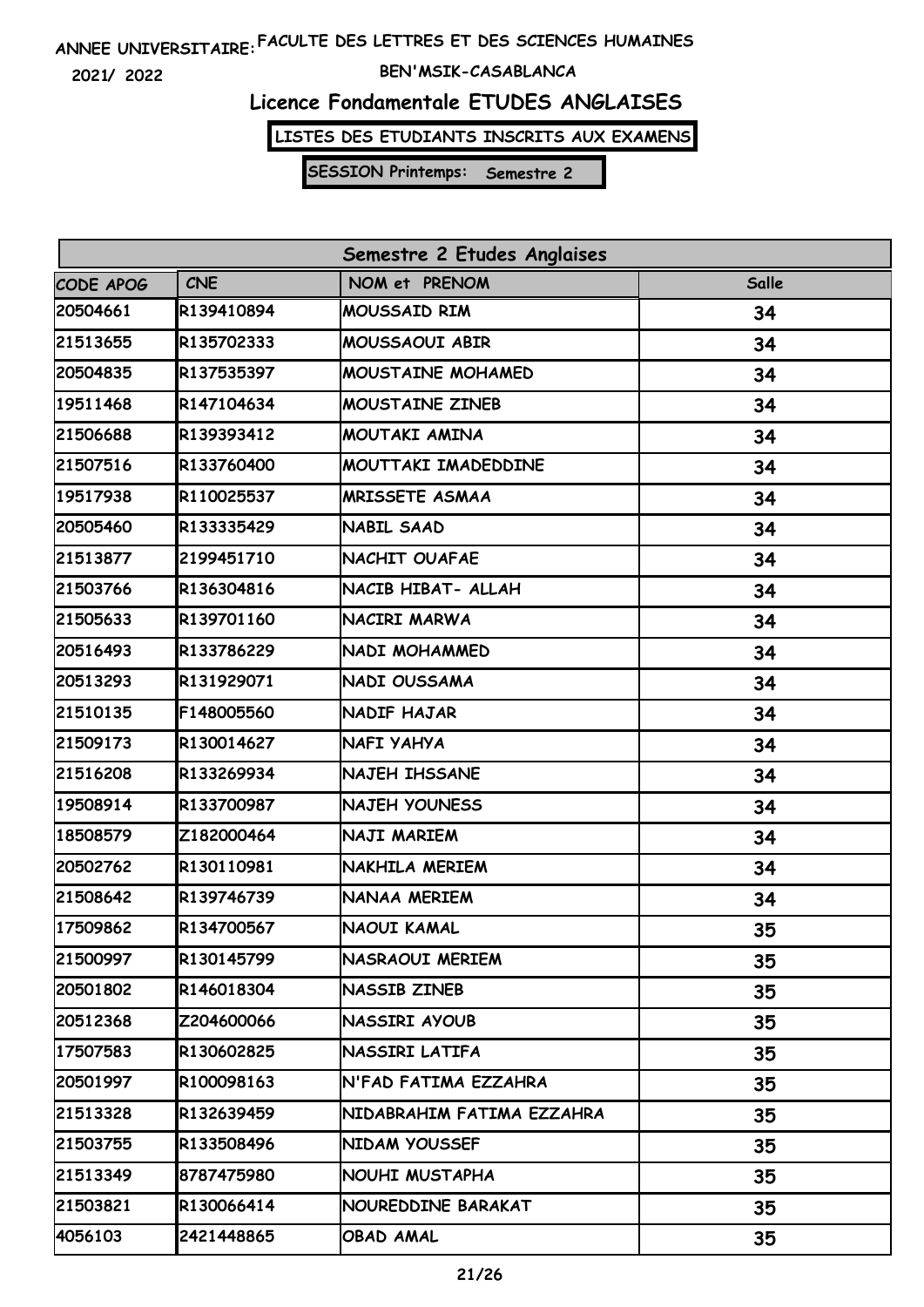**2021/ 2022**

### **BEN'MSIK-CASABLANCA**

# **Licence Fondamentale ETUDES ANGLAISES**

**LISTES DES ETUDIANTS INSCRITS AUX EXAMENS**

| Semestre 2 Etudes Anglaises |            |                         |       |
|-----------------------------|------------|-------------------------|-------|
| CODE APOG                   | <b>CNE</b> | NOM et PRENOM           | Salle |
| 21513790                    | 2927041820 | <b>OUACHTOUK ILIAS</b>  | 35    |
| 18509307                    | Z184900008 | OUADDAADAA MINA         | 35    |
| 14505740                    | 1412387563 | <b>OUAHKI FATIMA</b>    | 35    |
| 21513827                    | 1210343073 | <b>OUAHMANE ZINEB</b>   | 35    |
| 21500984                    | Z214600201 | OUAJI HAFSA             | 35    |
| 17505528                    | R133409976 | <b>OUARD HOUSSAM</b>    | 35    |
| 14500289                    | 1412384905 | <b>OUASLAM IBTISAM</b>  | 35    |
| 21506675                    | R136240079 | <b>OUAZIZ ASMAA</b>     | 35    |
| 21513315                    | R137361342 | <b>OUBARKA RACHID</b>   | 35    |
| 21517943                    | D132683877 | <b>OUCHRIF TARIQ</b>    | 35    |
| 21513887                    | R138697478 | <b>OUDID ISSAM</b>      | 35    |
| 19501956                    | R133811295 | <b>OUFID ZAKARIE</b>    | 35    |
| 20502742                    | R134247341 | OUFQUIR OUSSAMA         | 35    |
| 21502163                    | R139157901 | OUHADDOU ASMAA          | 35    |
| 20502228                    | R141047806 | OUHADDOU AZEDDINE       | 35    |
| 10004317                    | 1027399263 | <b>OUKHAYE MERYEM</b>   | 35    |
| 20515042                    | G137662545 | OULAD BENLMAHI ZINEB    | 35    |
| 20508365                    | R130496655 | <b>OULJIHT MERYEM</b>   | 35    |
| 21511551                    | R140004686 | <b>OUMESSAOUD ZAHRA</b> | 35    |
| 21513329                    | R135651365 | OUMOULID MERIEM         | 35    |
| 21503928                    | R138742958 | <b>OURIHI CHAIMAA</b>   | 35    |
| 20511260                    | R133874266 | <b>OUSSI NOUREDDINE</b> | 35    |
| 19505942                    | E133198189 | <b>QALICH NOUHAILA</b>  | 35    |
| 21501543                    | R137322569 | <b>QOUJ NOUHAILA</b>    | 35    |
| 18513109                    | R131582273 | RABBAMI SOUFIANE        | 35    |
| 21512767                    | R140066123 | RABI HAJAR              | 35    |
| 20501873                    | R110167837 | RABIH IKRAM             | 35    |
| 20506868                    | R134335389 | RADI FATIMAEZ ZAHRA     | 35    |
| 18507561                    | R134794693 | RAHLI RAIHANA           | 35    |
| 21501304                    | R133464312 | RAHMAT JAWAD            | 36    |
| 21506748                    | R139366471 | RAKI KHAOULA            | 36    |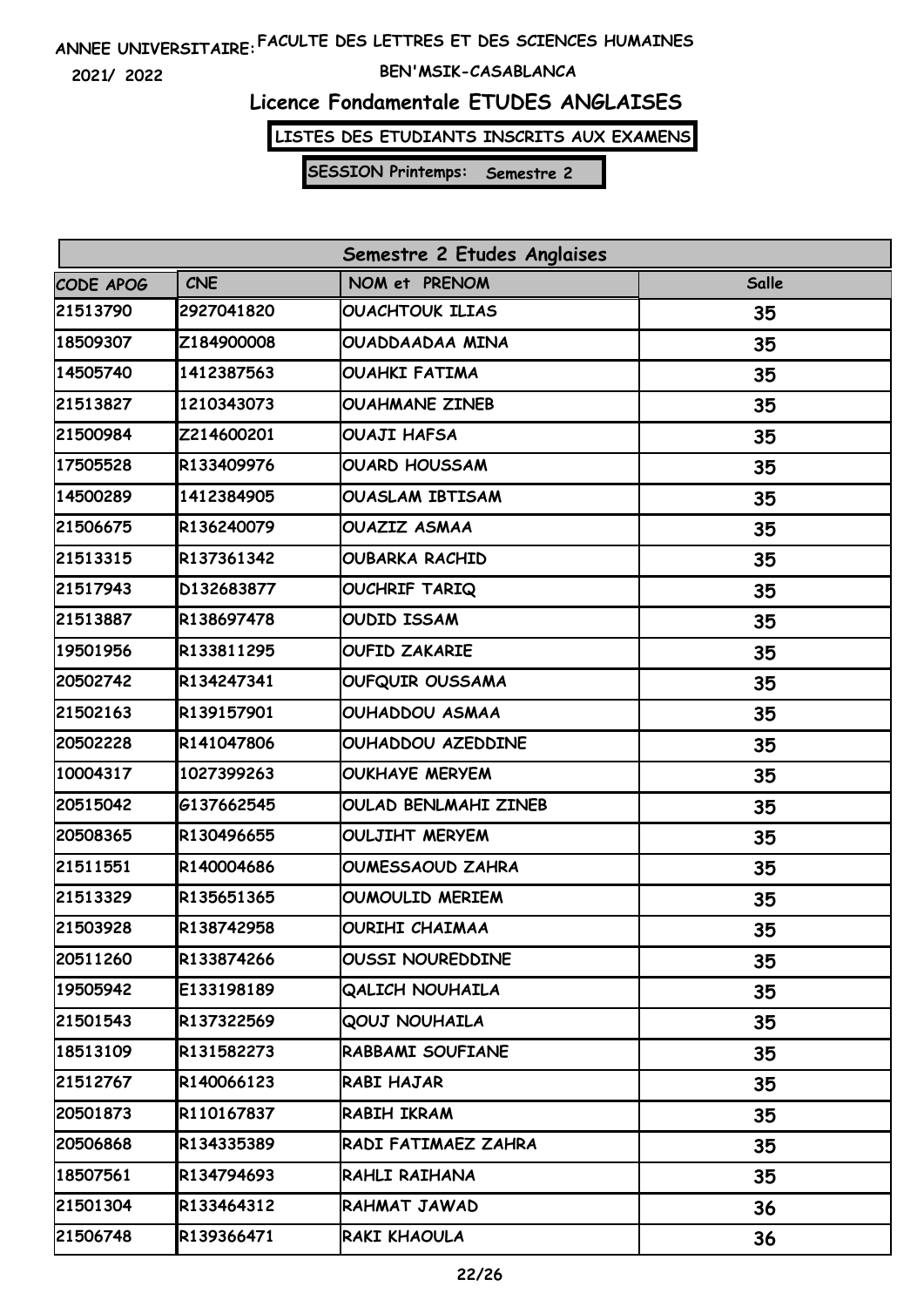**2021/ 2022**

### **BEN'MSIK-CASABLANCA**

# **Licence Fondamentale ETUDES ANGLAISES**

**LISTES DES ETUDIANTS INSCRITS AUX EXAMENS**

| Semestre 2 Etudes Anglaises |            |                       |       |
|-----------------------------|------------|-----------------------|-------|
| CODE APOG                   | <b>CNE</b> | NOM et PRENOM         | Salle |
| 20504150                    | R131935402 | RAKI MOHAMED AMINE    | 36    |
| 21512294                    | 1311337317 | <b>RAKIB ZINEB</b>    | 36    |
| 21511293                    | Z211600245 | <b>RAMI MARWANE</b>   | 36    |
| 21508275                    | R137199093 | RAOUADI KHADIJA       | 36    |
| 21513355                    | R130203399 | RAZAQ NOUREDDINE      | 36    |
| 21516474                    | R130343107 | RGUIBA SAIDA          | 36    |
| 20510004                    | Z201600210 | RGUIGU KENZA          | 36    |
| 21505566                    | R134702419 | RHANJA AYA            | 36    |
| 20515092                    | R131685181 | RHAZZALI TAHA         | 36    |
| 20509032                    | R100096822 | RHRABI KHAWLA         | 36    |
| 20509202                    | R135468102 | <b>SABER MOHAMED</b>  | 36    |
| 20504464                    | F138128895 | <b>SABER WAHIBA</b>   | 36    |
| 19513484                    | R130144996 | <b>SABIR ILYAS</b>    | 36    |
| 20503043                    | R110066058 | <b>SABOUH OUSSAMA</b> | 36    |
| 20503459                    | R130861623 | SABOULA HAJAR         | 36    |
| 21514832                    | R144054849 | <b>SAGHRI HASNAA</b>  | 36    |
| 21516476                    | 2424243177 | <b>SAHMI SAID</b>     | 36    |
| 21519241                    | R136936372 | <b>SAHNOUN SAMIR</b>  | 36    |
| 20502156                    | R138418909 | SAIBI WIJDANE         | 36    |
| 21506756                    | R100014658 | SAIDI AHLAM           | 36    |
| 17500653                    | R130716483 | SAJED AYMAN           | 36    |
| 21514358                    | F134063138 | SALHI ILYAS           | 36    |
| 21505585                    | Z214600303 | <b>SALLAHI HAYAT</b>  | 36    |
| 21511216                    | R100036029 | <b>SALMA DARRAK</b>   | 36    |
| 21512302                    | Z217200288 | SAMIH DOHA            | 36    |
| 20515046                    | R138897987 | SANHAJI AMINE         | 36    |
| 20510963                    | R132224071 | SATIA AYMAN           | 36    |
| 21508259                    | R130214086 | SAYOUTI SALMA         | 36    |
| 19512348                    | R130026324 | <b>SBAITI KAWTAR</b>  | 36    |
| 12004036                    | 1210379552 | SEBBARI AHMED         | 36    |
| 21500964                    | R133607964 | SEBHAOUI ABDESSAMAD   | 36    |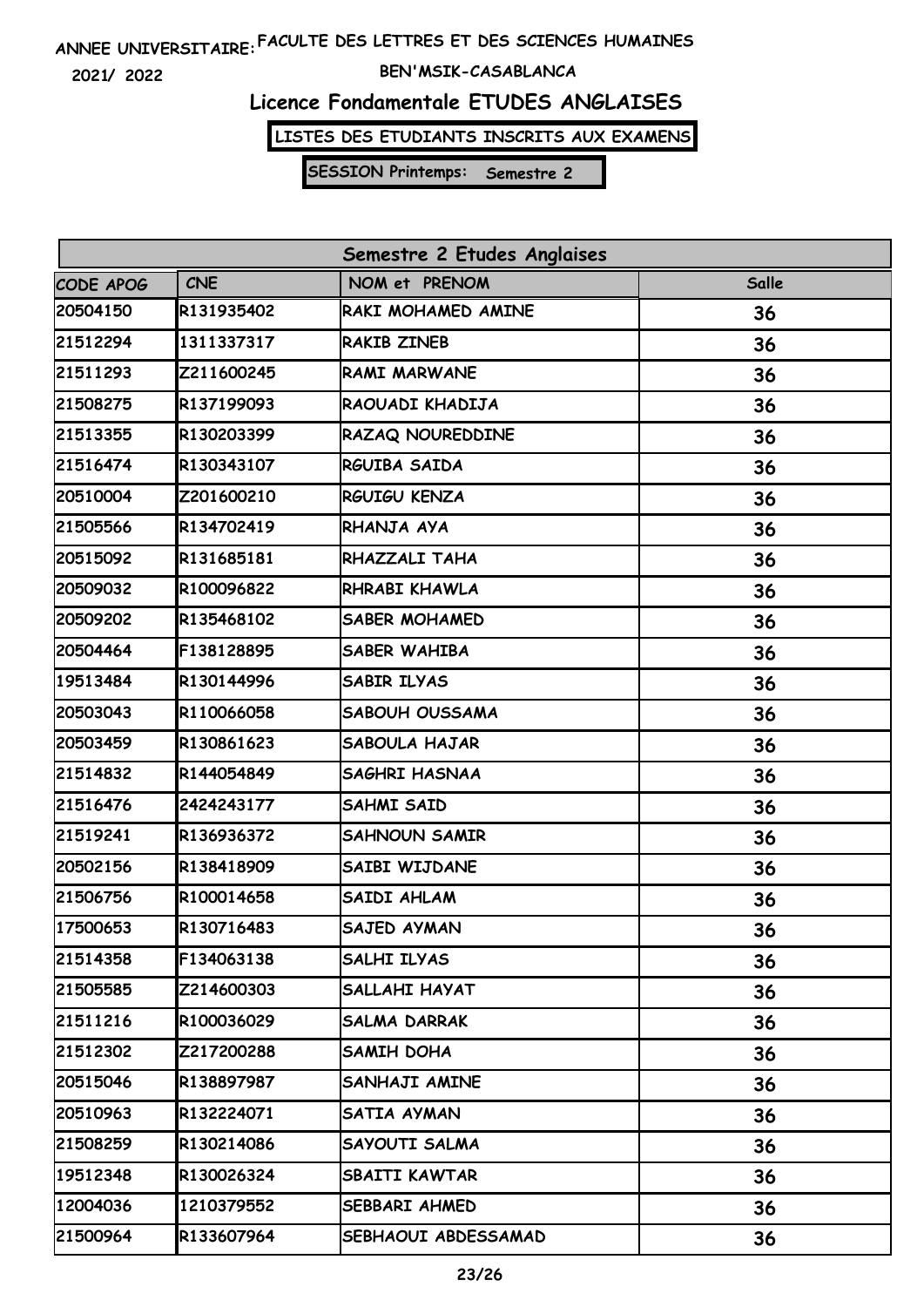**2021/ 2022**

### **BEN'MSIK-CASABLANCA**

# **Licence Fondamentale ETUDES ANGLAISES**

**LISTES DES ETUDIANTS INSCRITS AUX EXAMENS**

| Semestre 2 Etudes Anglaises |            |                           |       |  |
|-----------------------------|------------|---------------------------|-------|--|
| CODE APOG                   | <b>CNE</b> | NOM et PRENOM             | Salle |  |
| 21513297                    | R139935061 | <b>SECKIN SEMIH KEREM</b> | 36    |  |
| 20503227                    | R130144238 | SEDIRI MARYEM             | 36    |  |
| 19504150                    | R133898297 | SEKKAT OTHMANE            | 36    |  |
| 20507845                    | R130167961 | <b>SENNOUN ZYAD</b>       | 36    |  |
| 21519238                    | Z217200588 | <b>SERAKH HAYAT</b>       | 36    |  |
| 20504466                    | D139681207 | <b>SERHAN OUAHIBA</b>     | 36    |  |
| 21508264                    | R140030306 | <b>SIARI AIMAN</b>        | 36    |  |
| 19510730                    | R139240796 | SOUBAI SAAD               | 37    |  |
| 21503753                    | F130006453 | SOUBHI NOUHAILA           | 37    |  |
| 21519252                    | 1229370927 | SOUGRATI SOUFIANE         | 37    |  |
| 19500984                    | R130802613 | SOULAIMANI MANAL          | 37    |  |
| 21505399                    | R139235272 | SOULAIMANI OUMAIMA        | 37    |  |
| 21500823                    | R135915450 | SOULHAMI ISMAIL           | 37    |  |
| 19510685                    | R132888974 | TABAI CHAIMAE             | 37    |  |
| 12004775                    | 1210373857 | TABITE RABAB              | 37    |  |
| 21502151                    | R149002535 | TACE SOUMAYA              | 37    |  |
| 20515088                    | R134506146 | TADLAOUI SALIM            | 37    |  |
| 18514239                    | R139866622 | TAJANI AYOUB              | 37    |  |
| 21513929                    | R130025813 | <b>TAKI IMANE</b>         | 37    |  |
| 8003855                     | 9595467475 | TALBI ABDELKHALEK         | 37    |  |
| 21502673                    | R136738948 | TALITE HIND               | 37    |  |
| 21502660                    | R100038452 | TALLOUSS SARA             | 37    |  |
| 17511993                    | R139482243 | TAMDA CHAIMAA             | 37    |  |
| 21513293                    | 1412371160 | TAOUFIK LAMYAA            | 37    |  |
| 21513661                    | R136647788 | TAQUI FATIMA ZAHRA        | 37    |  |
| 21507966                    | R110028411 | TARARKALT OMAR            | 37    |  |
| 17504173                    | R130131208 | TARCHOULI BOUTAINA        | 37    |  |
| 19507121                    | R133937657 | TARKANE AYOUB             | 37    |  |
| 21513824                    | R137435341 | TARZI AHMED               | 37    |  |
| 20509465                    | R130893704 | TASMY YOUSSEF             | 37    |  |
| 21513302                    | R137464677 | TAWSAOUI REDOUANE         | 37    |  |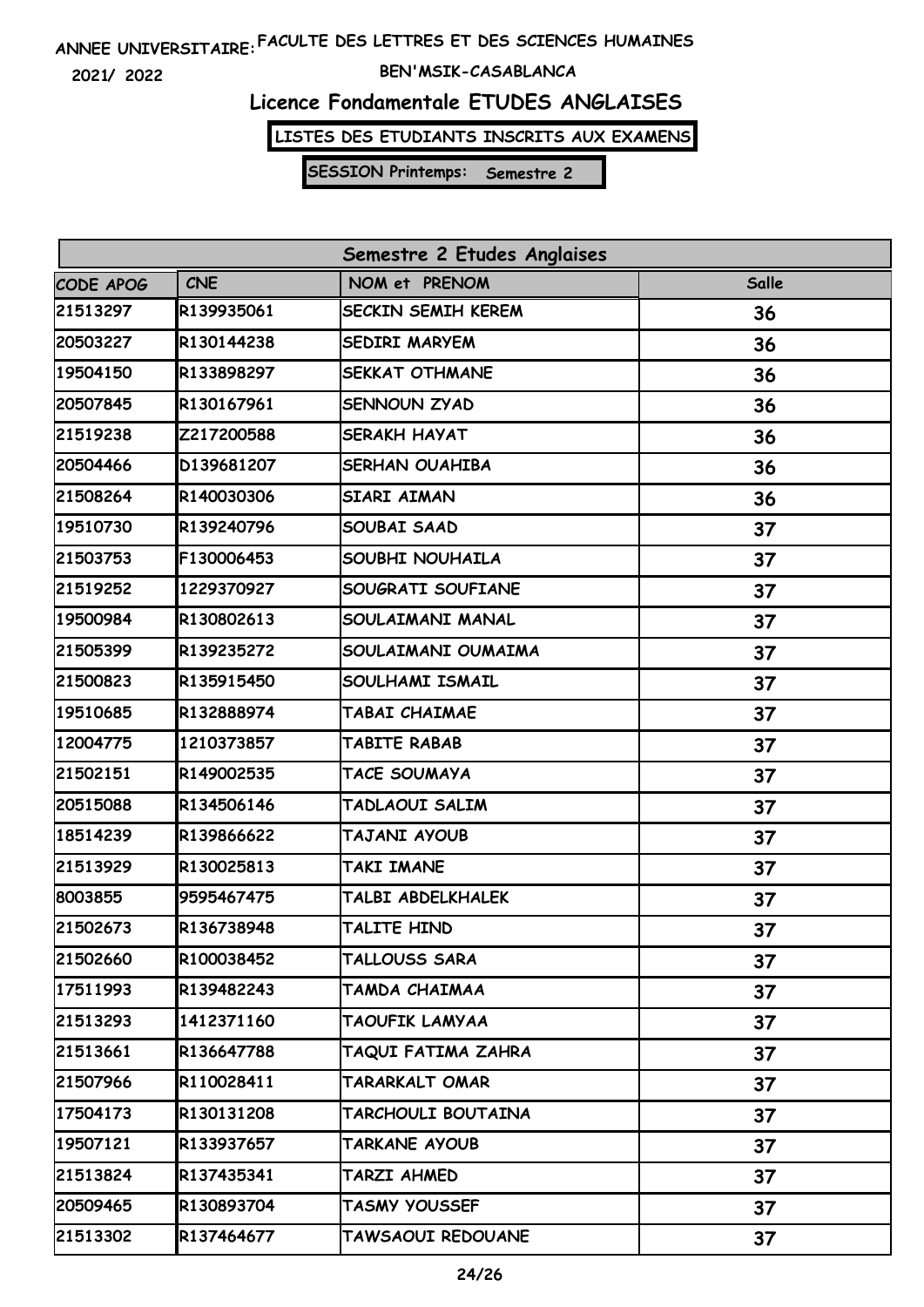**2021/ 2022**

### **BEN'MSIK-CASABLANCA**

# **Licence Fondamentale ETUDES ANGLAISES**

**LISTES DES ETUDIANTS INSCRITS AUX EXAMENS**

| Semestre 2 Etudes Anglaises |            |                      |       |  |
|-----------------------------|------------|----------------------|-------|--|
| CODE APOG                   | <b>CNE</b> | NOM et PRENOM        | Salle |  |
| 21513862                    | M132415506 | TOUFIQ KHADIJA       | 37    |  |
| 18502029                    | R139639502 | <b>TOUIL ZINEB</b>   | 37    |  |
| 16504024                    | R142041256 | TOUIRSA AYOUB        | 37    |  |
| 21511567                    | P120040203 | TOULOUT KHAOULA      | 37    |  |
| 21502145                    | R138419725 | TOUMA MOHAMED FAROUK | 37    |  |
| 21513295                    | R137361340 | TOUSTOUS KHALID      | 37    |  |
| 21509170                    | R137247648 | <b>TOUTI IKRAM</b>   | 37    |  |
| 21515280                    | K130066272 | WAHID FATIMA         | 37    |  |
| 19512360                    | R130070474 | WAJRHAT OUMAIMA      | 37    |  |
| 21503569                    | R135462820 | WALID MOUNSSIF       | 37    |  |
| 21514474                    | 8888272343 | WARDI MOHAMED        | 37    |  |
| 12009132                    | 1210379582 | WARGA ANAS           | 37    |  |
| 21507537                    | R137712173 | WIHI KARIMA          | 37    |  |
| 21513773                    | R130019386 | YAKINE EL MEHDI      | 37    |  |
| 18506843                    | R134396443 | YOUNESSE HIBA        | 37    |  |
| 20515035                    | 9895211458 | YOUNSSI HAFID        | 37    |  |
| 21518074                    | S136371797 | YOUSFI DOUNIA        | 37    |  |
| 17513279                    | 8181026102 | ZAALI LAHFID         | 37    |  |
| 15513818                    | 1311366178 | ZAAM YOUNESS         | 37    |  |
| 67505729                    | 2623410678 | ZAARI LAMIA          | 37    |  |
| 20502858                    | R130135948 | ZAIANI FATIMA-ZAHRA  | 37    |  |
| 18500339                    | R138582147 | ZAKARIA SANAA        | 37    |  |
| 18503090                    | R135258158 | ZAKI AYOUB           | 37    |  |
| 20513326                    | Z201600043 | ZAOUIA MOUHSSINE     | 37    |  |
| 21506672                    | F136245992 | ZARHOUDY HAJAR       | 37    |  |
| 21501116                    | R133702208 | ZARIA IHSSANE        | 37    |  |
| 21514055                    | R147112493 | ZARIADE AHMED        | 37    |  |
| 21503756                    | R131249006 | ZAROUATI HAMZA       | 37    |  |
| 21507525                    | R130148381 | ZAROUATI KHAWLA      | 37    |  |
| 21513811                    | R130141178 | ZARROUQ LAMYAA       | 37    |  |
| 21513243                    | 1311377673 | ZENIBI SOUKAINA      | 37    |  |